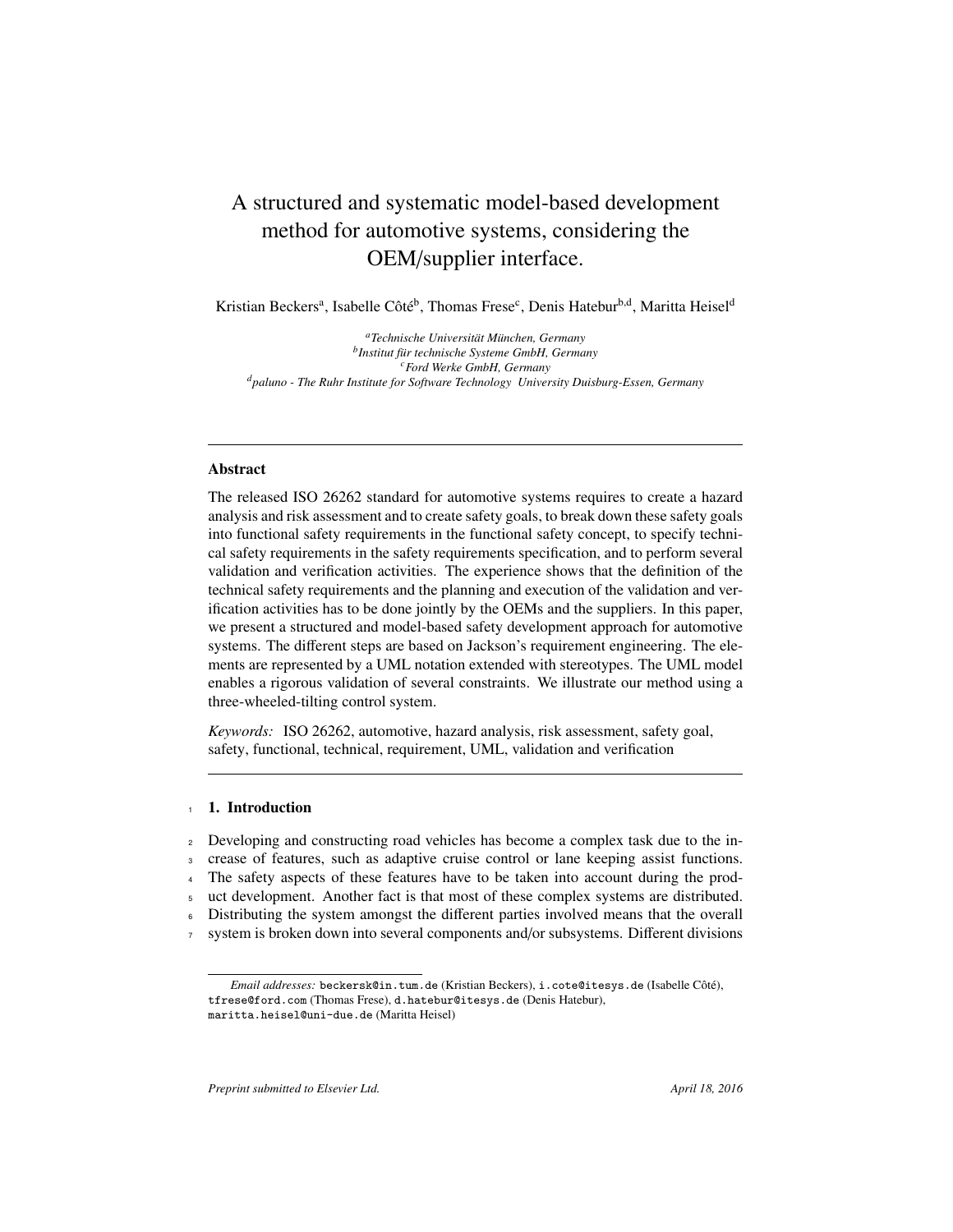within the OEM are responsible for the components / subsystems, which are provided by different suppliers.

 This raises the complexity for the manufacturer (OEM), who has to organize the necessary activities. With the release of ISO 26262 - Road vehicles Functional safety in November 2011 [1], the automotive sector benefited from a consistent functional safety process for developing and constructing electric/electronic (E/E) systems. ISO 26262 addresses all levels of development, including definition of functions/features, systems engineering as well as details of software and hardware development. The standard should be applicable to different scenarios for establishing this process, in-cluding e.g., the OEM and any number of suppliers for the distributed systems.

 Since ISO 26262 is a risk-based functional safety standard addressing malfunc- tions, its process starts with a hazard analysis to determine the necessary risk reduction to achieve an acceptable level of risk. The hazard analysis results in safety goals with <sup>21</sup> an automotive safety integrity level (ASIL) that describes the necessary risk reduction. Performing such a hazard analysis is a challenging task because

 • It should be comprehensible for different stakeholders, e.g., engineers, project leaders, managers.

<sup>25</sup> • It should be possible to review the hazard analysis within a realistic time period.

<sup>26</sup> • Hazard analyses of different projects should be comparable.

• In a hazard analysis, all relevant faults or situations need to be considered.

 This hazard analysis is usually performed by the OEM division responsible for the development of the overall system.

 According to ISO 26262, the next steps are to break down these safety goals into <sup>31</sup> functional safety requirements. It has to be justified that the derived functional safety <sup>32</sup> requirements are suitable to achieve the stated safety goals. These functional safety <sup>33</sup> requirements are then detailed and the technical safety requirements are derived. In 34 addition, the Verification and Validation (V&V) is performed. The results of the V&V activities is fed back and collected in an appropriate way to support the creation of the safety case.

 Most of these complex systems are distributed. This distribution includes several challenges: For the requirement engineering, it has to be determined who has to provide which content at which level of detail. Usually, the OEM division responsible for the development of the system creates the logical architecture and then distributes 41 requirements to different divisions within the OEM responsible for the components. These divisions receive all requirements from systems in which their component is in- volved in, integrate the requirements and cascade the requirements to the component suppliers. They do the implementation and supply pieces of hardware and software that then have to be integrated into the vehicle. Some of the requirements engineering (RE) has to be done by the OEM and the supplementary RE has to be added by the suppliers.

 For the verification and validation (V&V), the OEM division responsible for the <sup>49</sup> overall system has to ensure that the V&V tasks are defined and cascaded to the other divisions and the suppliers. Some aspects can only be validated on vehicle level by the OEM division responsible for the system (e.g. the overall behavior of the system),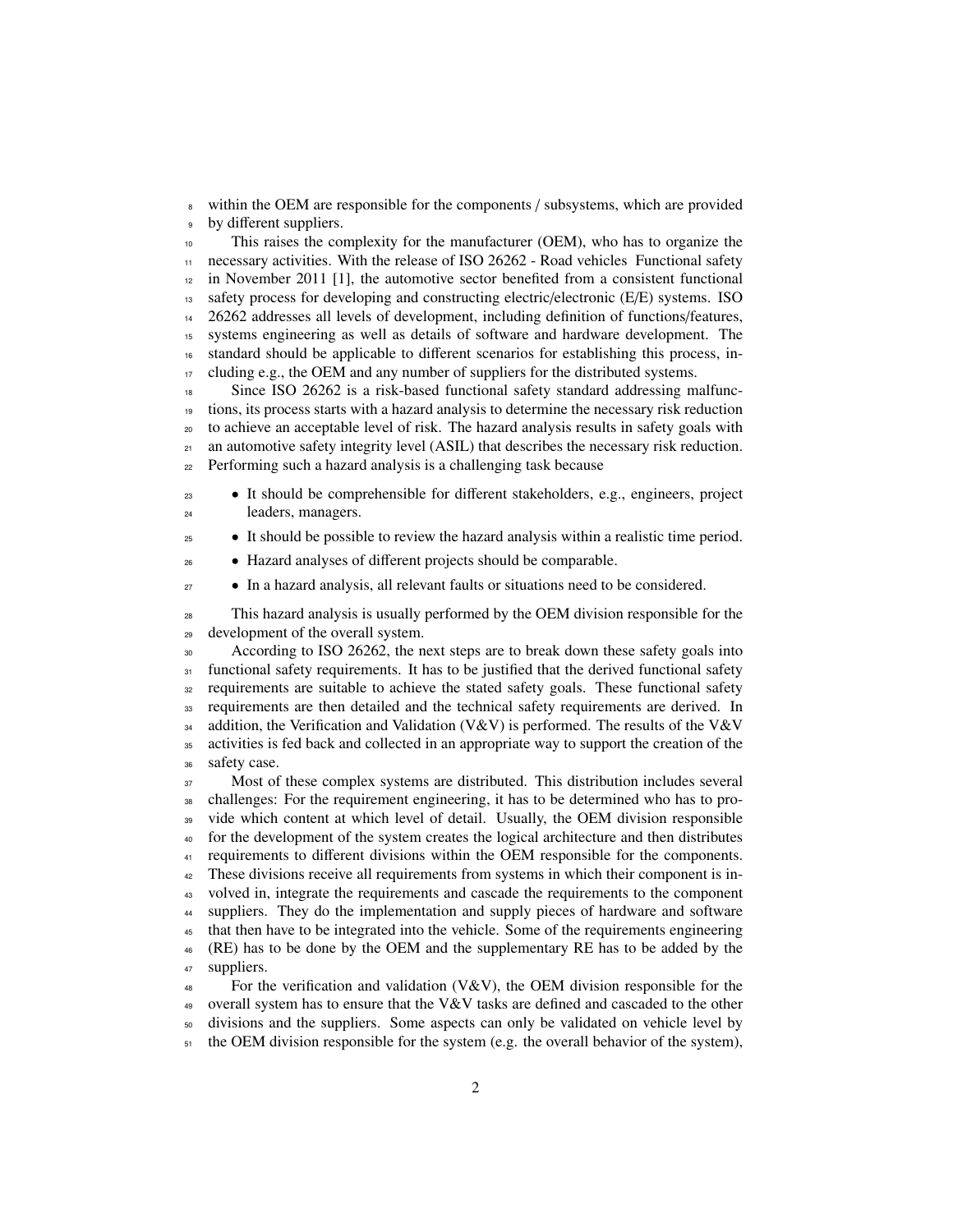some aspects can be validated on component level by the divisions responsible for the components (e.g. the behavior of the component) and other aspects can only be validated using internal interfaces of the component by the suppliers. When the V&V is performed, the results of the V&V activities at suppliers side and within the different <sub>56</sub> OEM divisions needs to be fed back and collected by the division responsible for the overall system.

 In addition, heterogeneous and concurrent engineering processes, methods and tools exist within the affected parties which need to be harmonized. Communication between OEM and divisions/suppliers has to be organized via requirements as well as <sup>61</sup> verification and validation documents.

<sup>62</sup> In this paper, we propose a structured method based on UML models supported by a tool for the hazard analysis, the requirement engineering, and the V&V activities.

 The advantage of a UML model-based approach is that the different artifacts are ex-<sup>65</sup> plicitly connected instead of having loosely coupled documents. On this overall model, consistency checks can be performed. These consistency checks can be specified with the Object Constraint Language (OCL) from the Object Management Group (OMG) [2].

<sup>69</sup> Our paper is organized as follows: In Sect. 2, we introduce some background knowledge as well as previous work to establish a common understanding. Section 2.1 briefly introduces the underlying standard used throughout our method followed by a short description of the requirements analysis method in Sect. 2.2. The Framework, in which the method is embedded, is outlined in Sect. 2.3 and the model is introduced in Sect. 2.4.

 Section 3 introduces the case study we use to illustrate our method. Section 3.1 describes the hazard analysis and risk assessment artifacts [1]. In section 3.2, the artifacts  $\tau$  created in the functional safety concept is given [2]. The parts of the method that have already been published will only be briefly discussed. The interested reader can find more details in the provided citations.

80 In Section 4, the technical safety requirement specification method illustrated with 81 the example is presented.

 Section 5 introduces the applied support tool and Sect. 6 discuss related work. 83 Finally, in Sect. 7, we provide a conclusion and an outlook on future work.

## 84 2. Background

#### *2.1. ISO 26262*

 In 2011, the functional safety standard, ISO 26262 [3], was published. It is derived from the generic functional safety standard IEC 61508 [4] and aligns with the auto- motive safety life-cycle including specification, design, implementation, integration, verification, validation, configuration, production, operation, service, decommission- ing, and safety management. ISO 26262 provides an automotive-specific risk-based approach for determining risk classes that describe the necessary risk reduction for achieving an acceptable residual risk, called *automotive safety integrity level (ASIL)*. The possible ASILs are *QM*, *ASIL A*, *ASIL B*, *ASIL C*, and *ASIL D*. The ASIL requiring the highest risk reduction is called ASIL D. In case of a QM rating, the normal quality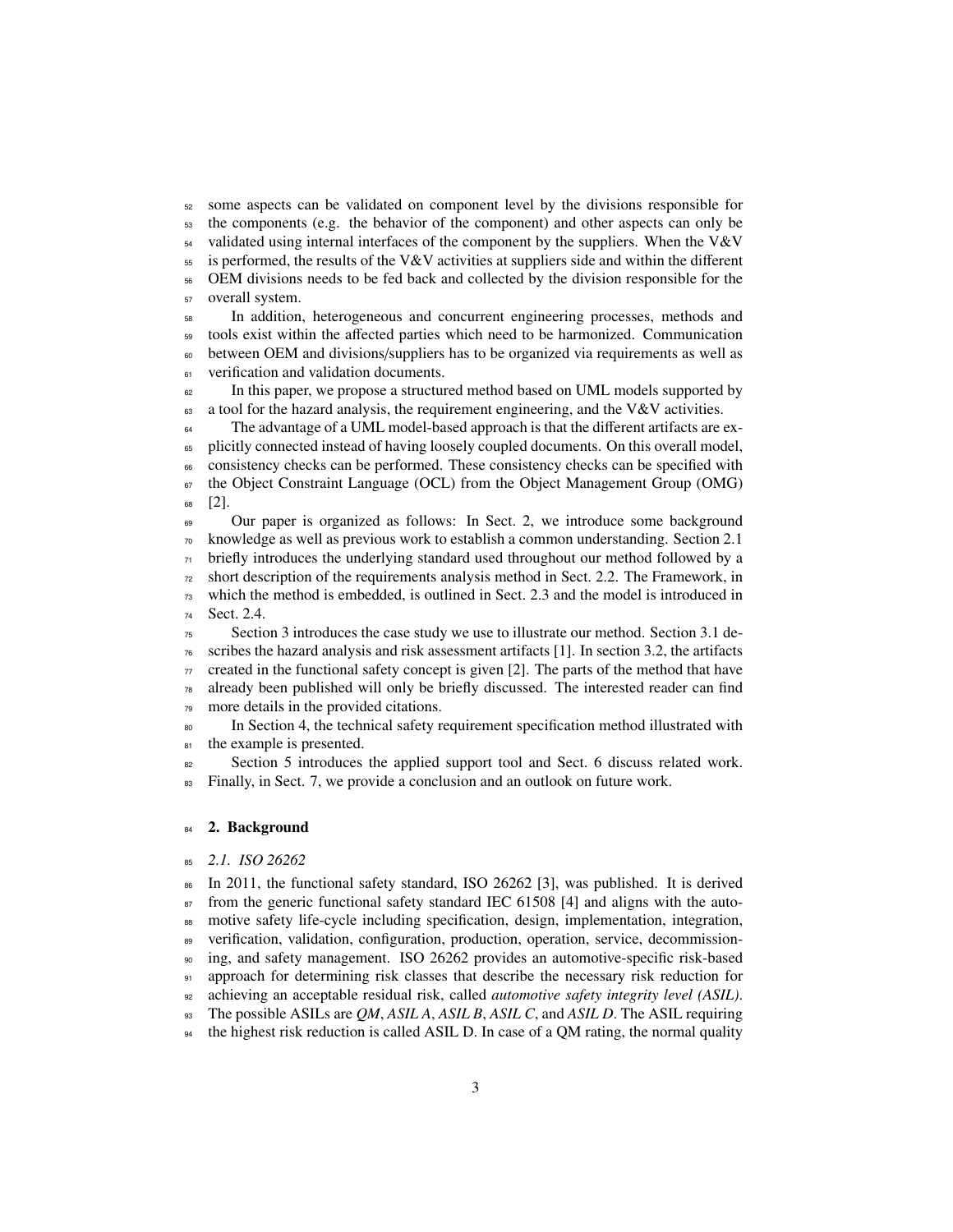

Figure 1: Context Diagram for 3WTC

 measures applied in the automotive industry are sufficient. The standard also addresses the OEM-supplier interface to some extend. ISO 26262 Part 8 requires an appropriate definition (e.g. by using a development interface agreement) of the interface between OEM and supplier, but as the application of the standard should be possible in different project scenarios, the standard does not provide a predefined and dedicated method to split technical responsibilities amongst the different participating parties.

#### *2.2. Requirements Analysis*

 Our requirements engineering method is inspired by and based on the approach pro- posed by Jackson [5]. In this approach, requirements can only be guaranteed for a certain context. Therefore, it is important to describe the *environment* in which the sys- tem to be build (called *item* in the automotive domain) will operate. This is achieved by a *context diagram*. Figure 1) shows an example of such a diagram. The context diagram consists of boxes representing different elements, also called *domains* (e.g. Steering Wheel in Fig.  $1<sup>1</sup>$ ), in the application environment that already exist.

 A special domain is the system to be build, i.e., the item. The different domains are connected by interfaces consisting of shared phenomena. Shared phenomena may be events, operation calls, messages, and the like. They are observable by at least two domains, but controlled by only one domain. The phenomenon *steering angle* is an example for such a shared phenomenon. It is observable by the domains *3WTC* (3-Wheeler-Tilt-Control system) and *SteeringWheel*. However, only SteeringWheel (SW) controls that phenomenon. This is indicated by the exclamation mark after the abbreviated name of the domain (see 'SW!{steering angle}' in Fig. 1).

#### *2.3. Functional Safety Framework*

 The Ford Integrated process for Functional Safety (FIFS) consists of templates, ex- amples and guidelines in Microsoft Word and Microsoft Excel. These templates, ex- amples and guidelines were developed and improved (using project feedback) since 2009. They were applied in more than 20 projects and cover all parts of ISO 26262 being relevant for an OEM who does not develop software and hardware. If the tem- plates are applied according to the guidelines, ISO 26262 compliant (work) products <sup>124</sup> are developed. The method is based on practical experience in the automotive domain.

 $<sup>1</sup>$ As a simplification, we assume that the domain SteeringWheel consists of the actual physical steering</sup> wheel as well as a steering wheel provider module.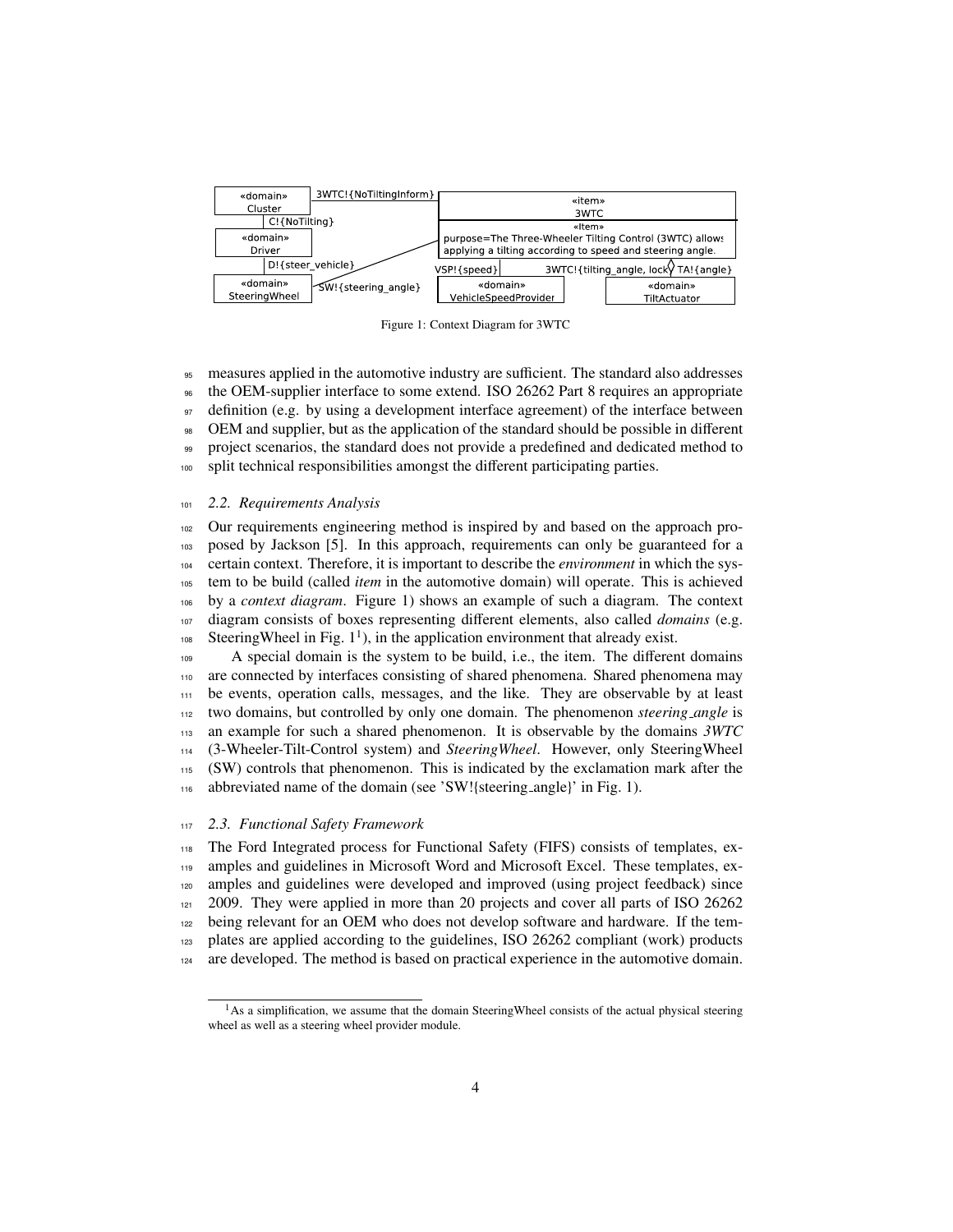

Figure 2: Profile Part concerning Requirements and Components

125 Within the V-model applied in ISO 26262, the first step of requirements engineering is to perform a hazard analysis and risk assessment for the system under consideration. Output of this step is given by the safety goals, describing the highest level of safety requirements. In the functional safety concept (FSC), the safety goals from the hazard analysis are broken down into functional safety requirements. These functional safety requirements are mapped to subsystems or components.

<sup>131</sup> The task of the subsequent step is to split the functional safety requirements up into technical safety requirements. Within our approach, the technical safety requirement categories *SafetyRelatedFunction, UserInformation, MaintainSafeState Recovery, Ex-ternalFaultHandling, LatentFaultHandling, Decomposition*, and *Metric* are used.

 With these functional safety requirements and technical safety requirements, the requirement activities of the OEM are finalized within the setup chosen for our method. <sup>137</sup> The technical safety requirements are cascaded to the other OEM divisions and finally to the suppliers as described in Sect. ??. and the V&V phase is started.

139 The method presented in this paper supports the planning and performing of  $V\&V$  activities as well as the documentation of their results (see Sect. ??). It is embedded in the overall functional safety process according to ISO 26262. The created documenta- tion is an essential part for the subsequent steps that result in the safety case. The safety case is the argument that the safety requirements for an item are complete and satisfied by evidence compiled from documents of all ISO 26262 safety activities during the whole lifecycle. It represents the key argument for the Functional Safety Assessment 146 and product release and concludes the ISO 26262 development process.

 Aiming at tool support, we started to develop a UML profile and a set of OCL constraints to support the development activities.

 The whole approach was presented on the automotive industry conferences VDA  $_{150}$  Automotive SYS Conference<sup>2</sup>, Baden-Baden Spezial 2012<sup>3</sup> and Safetronic 2014<sup>4</sup>. 151 The Electronic Steering Column Lock case study is used in all papers and presentations.

In these papers, we introduced (among others) the following stereotypes (see Fig. 2):

Presentation on 2012-06-18/20, 2012, Berlin: http://vda-qmc.de/en/software-processes/  $vda$ -automotive-sys/<br> $32012-10-10/11$ ,

Baden-Baden: http://www.vdi.de/technik/fachthemen/

fahrzeug-und-verkehrstechnik/artikel/pressegespraech-auf-der-vdi-tagung-baden-baden-spezial-2012/ 2014-11-11/12 Stuttgart: https://www.hanser-tagungen.de/web/index.asp?task=001&vid=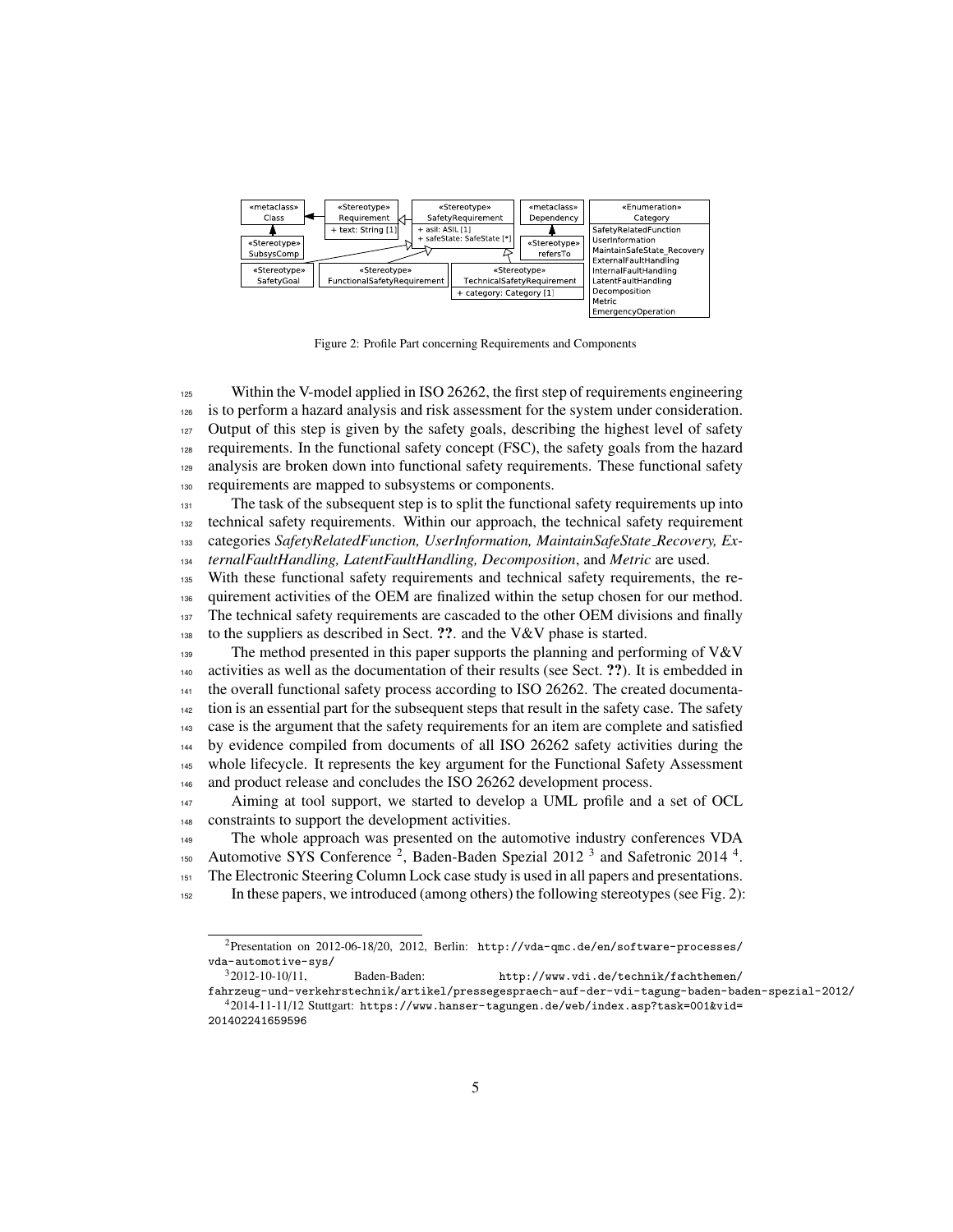<sup>153</sup> • To represent the system to be built the stereotype «*Item*» is introduced, **• Relevant entities in the environment of the item are called domains (** $\ll$  **domain** $\gg$ **)**, **• Requirements (** $\ll$ *Requirement* $\gg$ ) extending UML classes with the an attribute for the requirement text, <sup>157</sup> • safety requirements ( $\ll$ *SafetyRequirement* $\gg$ ) being special requirements with attributes for the ASIL and the safe state, • safety goals ( $\ll$ *SafetyGoal* $\gg$ ) as a top-level requirement being a special safety requirement, • functional safety requirements (*FunctionalSafetyRequirement*), also being special safety requirements, systematically derived from the safety goals, • technical safety requirements (*TechnicalSafetyRequirement*), also being spe- cial safety requirements, systematically derived from the functional safety re-165 quirements and being the input for the supplier, <sup>166</sup> • components or subsystems (*«CompSubsystem*») extending UML classes, and • to show the relation between technical safety requirements and components or 168 subsystems, the *«refersTo*»-dependency was created.

# *2.4. Modeling*

 The implementation of Ford's approach to realize an ISO 26262 compliant safety pro- cess (see Sect. 2.3) started off as a document-driven approach using Microsoft prod- ucts, such as Word, Excel and Visio. The experiences with this approach were good. However, with the growing number of projects using the approach and with increasing complexity of certain features, it is a rather tedious task to keep the different docu- ments consistent and correct amongst each other. Basically, independent documents are created and data is copied manually between the different documents. It is possi- ble to some extent to embedded data or to use Visual Basic for Application (VBA) to provide some means to link data from one document to another. Unfortunately, not ev- erything can be implemented using embedded data and it might not always be possible to use VBA due to corporate regulations. Therefore, it is desirable to move away from <sup>181</sup> a purely document-driven approach. We suggest to use a model-driven approach. With such an approach it is possible to benefit from a global data model allowing different views on this model. Furthermore, it is possible to incorporate the experiences and feedback from the document-driven approach into the envisioned model-driven pro- cess. We propose UML [6]. UML is a well-established modeling standard providing a variety of structural and behavioral models with related diagram types. It also offers the concept of stereotypes. Stereotypes give a specific meaning to the element(s) they are attached to. UML already offers profiles with pre-existing stereotypes. However, it is possible to provide additional stereotypes to meet ones needs. This is usually done by providing a new profile containing the additionally defined stereotypes. This profile can then be applied to the model and the additional stereotypes can be used.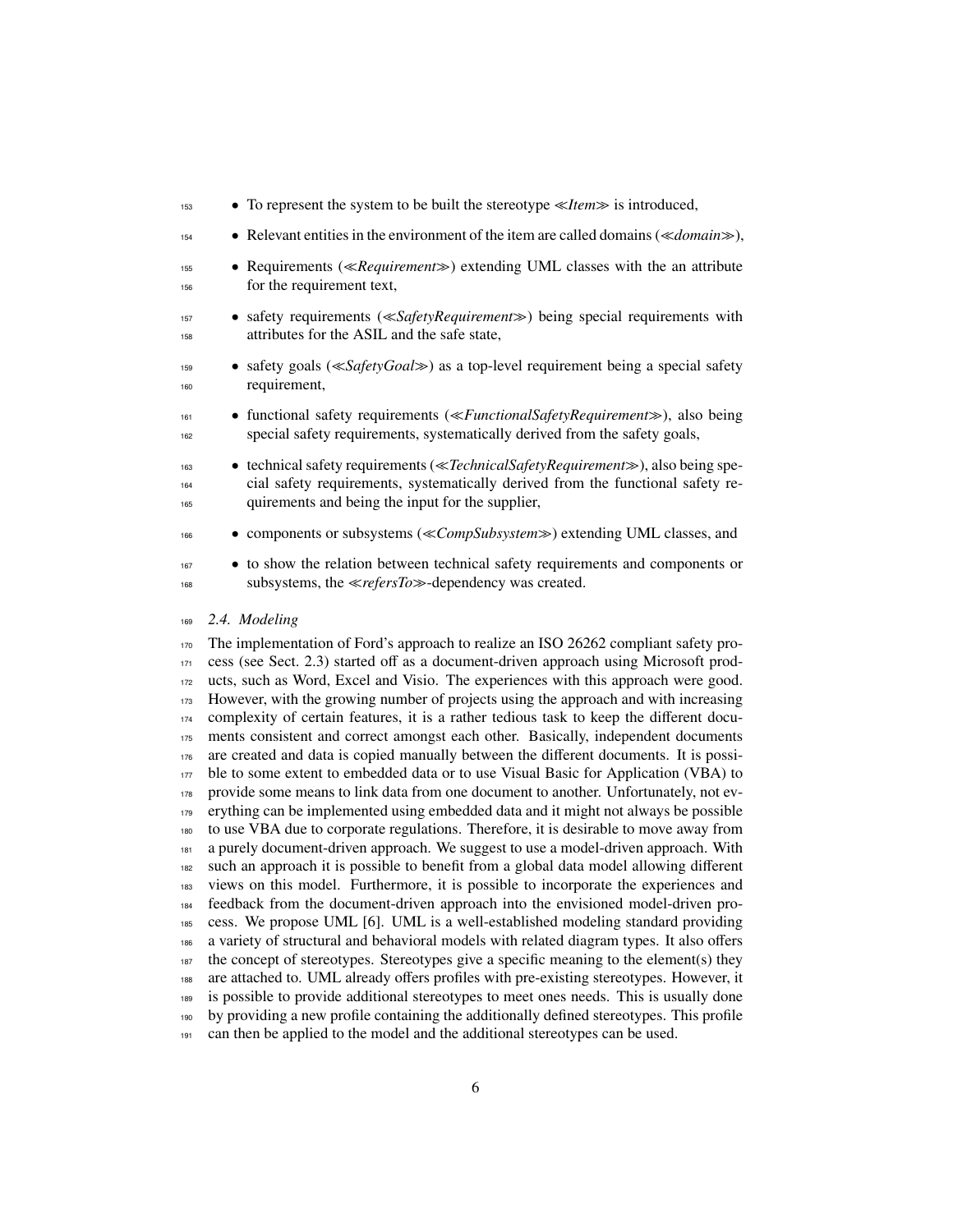For our different method steps, we require stereotypes that are not pre-existing. 193 Therefore, we created profiles that hold all necessary stereotypes relevant to our method. An example for such a stereotype definition is shown in Fig. ??. In the graphical rep-195 resentation, i.e., the diagram, a stereotype is denoted by  $\ll$ *stereotype\_name*, where stereotype name denotes the corresponding type. For example, 3WTC in Fig. 1 has <sup>197</sup> the stereotype item (denoted by  $\ll$ *item* $\gg$ ) assigned, identifying it as the system to be build.

Another benefit of a model-driven approach based on UML is that it is possible to provide constraints, e.g., by using the Object-Constraint-Language (OCL) [7], on a model. This way, it is possible to specify syntactic and semantic checks. We specified OCL constraints for all our steps. An example for such an OCL constraint is given in Listing 1.

```
204
<sup>2051</sup> Dependency . allInstances ()->select (getAppliedStereotypes () . name<br>2062 ->includes ('realizes')) ->forAll (f|
2062 ->includes ('realizes')) ->forAll(f|<br>2073 (source.getAppliedStereotypes)
 2073 (source .getAppliedStereotypes () .name->includes ('SubsysComp')) and<br>20084 (target .getAppliedStereotypes () .name->includes ('LogicalElement')))
```
Listing 1: Validation Condition 1M02LC

 It checks that subsystems/components realize logical elements. To perform the check,  $_{211}$  it is necessary to first select all (Line 2) dependencies (in Line 1) with the stereotypes <sup>212</sup> *«realizes»* applied (using the EMF keyword **getAppliedStereotypes** in Line 1). For each of the dependencies matching the stereotype, it must be checked if it points from  $_{214}$  (using the EMF keyword **source** in Line 3)  $\ll$ SubsysComp $\gg$  to (using the EMF key- word target in Line 4) *LogicalElement*. The other validation conditions mentioned in this contribution are implemented in a similar way. However, we provide a short tex-<sup>217</sup> tual description of the purpose of the constraint (see e.g. Tab ??) instead of the actual OCL expression for the remainder of this work. Throughout Sections 3.1 to ??, we will introduce the definition of the corresponding stereotypes as well as constraints at <sub>220</sub> the appropriate points in our method. The approach is further enhanced by tool sup- port. Section. 5 provides details on how the modeling approach in this section can be realized in a tool framework.

# 3. Case Study

 In previous works, we used an electronic steering column lock (ESCL) as running example (see [1, 2, 8]). However, in this contribution, we introduce a new example: the three-wheeled-tilting control system (3WTC). 3WTC allows leaning the vehicle into a turn based on steering wheel angle and vehicle speed keeping it in balance. This improves stability at low speed curve driving and maneuverability in general. The system is part of the so called "Tilting three-wheeler", see https://en.wikipedia. org/wiki/Tilting\_three-wheeler. This is a fictitious example system used for ISO training within Ford and there is no plan to develop such a system or vehicle. However, this example is selected for didactical reasons because its function is easy to understand and the system allows to explain various aspects of ISO 26262.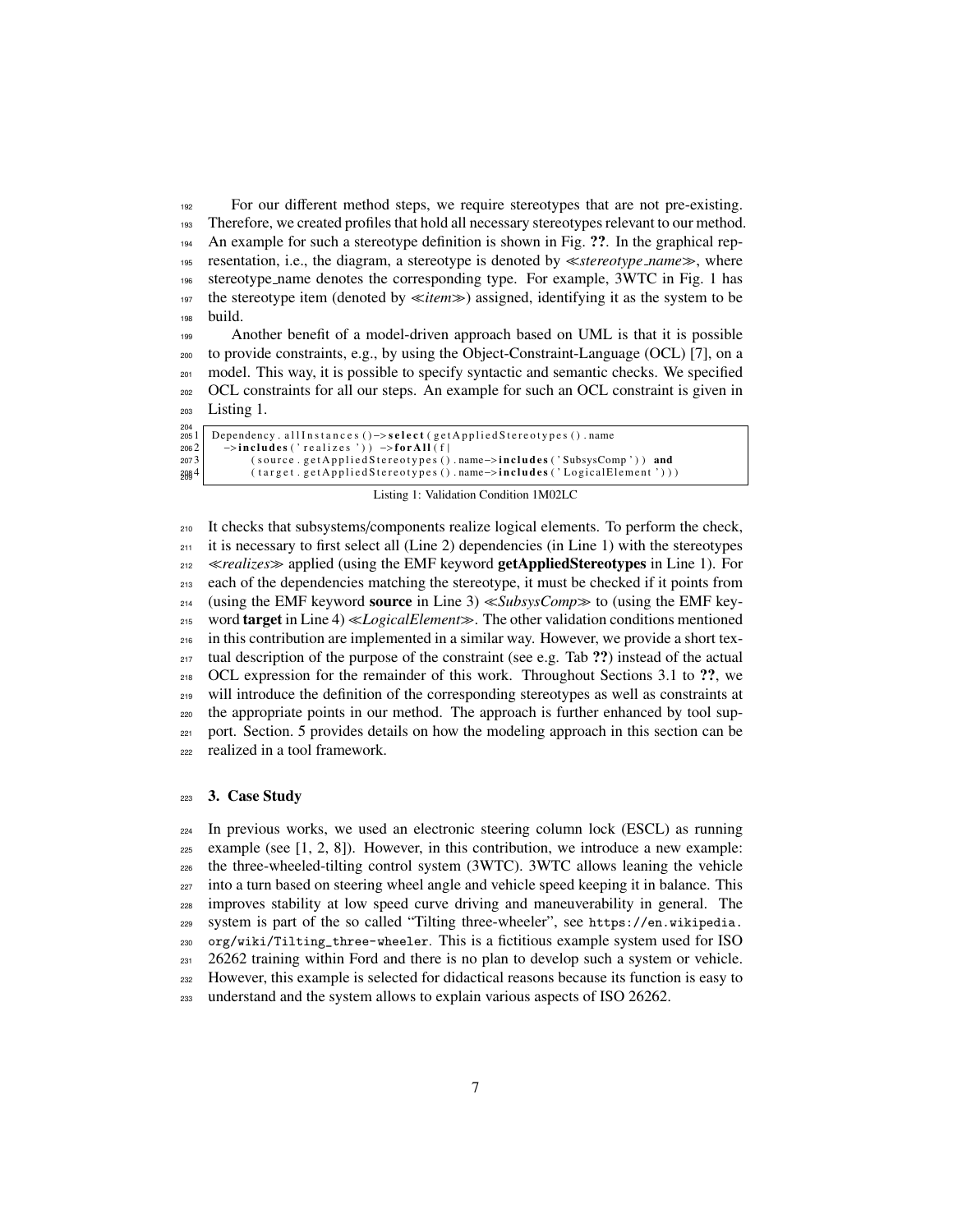

Figure 3: 3WTC Safety Goal including hazardous event, situations and malfunctioning behavior

## *3.1. Hazard Analysis and Risk Assessment (HARA)*

 As ISO 26262 is a risk-based functional safety standard, identifying hazards is a vital aspect. Therefore, we start our approach with identifying and classifying potential hazards of the item as described in [1]. In the following paragraphs, we apply the method on the 3WTC example.

 *1. Provide an Item Definition.* ISO 26262 demands a definition of the item, its basic functionality, and its environment. As mentioned in Sect. 2.2, we use a context diagram to represent the item and the domains surrounding it. Figure 1 depicts the context  $_{242}$  diagram for 3WTC. It contains 3WTC as the item, as well as all relevant domains, e.g., driver, tilt actuator, to achieve tilting of the vehicle upon request. The function, we will further consider in our contribution is *Tilting*.

 *2. Instantiate Guide-Words.* For the 3WTC example, we only consider the malfunc- tioning behavior *no tilting* and *unintended tilting*. A class with the stereotype *Mal- functioningBehavior* is used to describe any behavior that can be considered as a malfunction of the item. This class has a property *type: MFType*, to link malfunction-ing behavior and guide word to each other.

 *3. Situation Classification.* Fig. 3 provides relevant situations for our case study (e.g., *DrivingAtHighSpeedOnNarrowRoads*, *DrivingHighSpeed*).

 *4. Hazard Identification.* For our example, the combination of *unintended tilting* and *driving at speed* was chosen as an example for a hazardous event (see HE3 in Fig. 3). The effect on the vehicle level, i.e., the effect that can be observed by the driver, is a selfsteering behavior (see property 'effectOnVehicleLevel' in HE3).

 *5. Hazard Classification by Severity, Exposure, and Controllability.* The objective of the hazard classification is to assess the level of risk reduction required for the haz- ardous event. We executed this step for the hazardous event HE3 from our 3WTC example. Figure 4 captures our results of the risk assessment for HE3 given in Fig. 3. With the rating of S3, E4, and C2, we obtain an ASIL C.



Figure 4: Risk Assessment for one Hazardous Event of 3WTC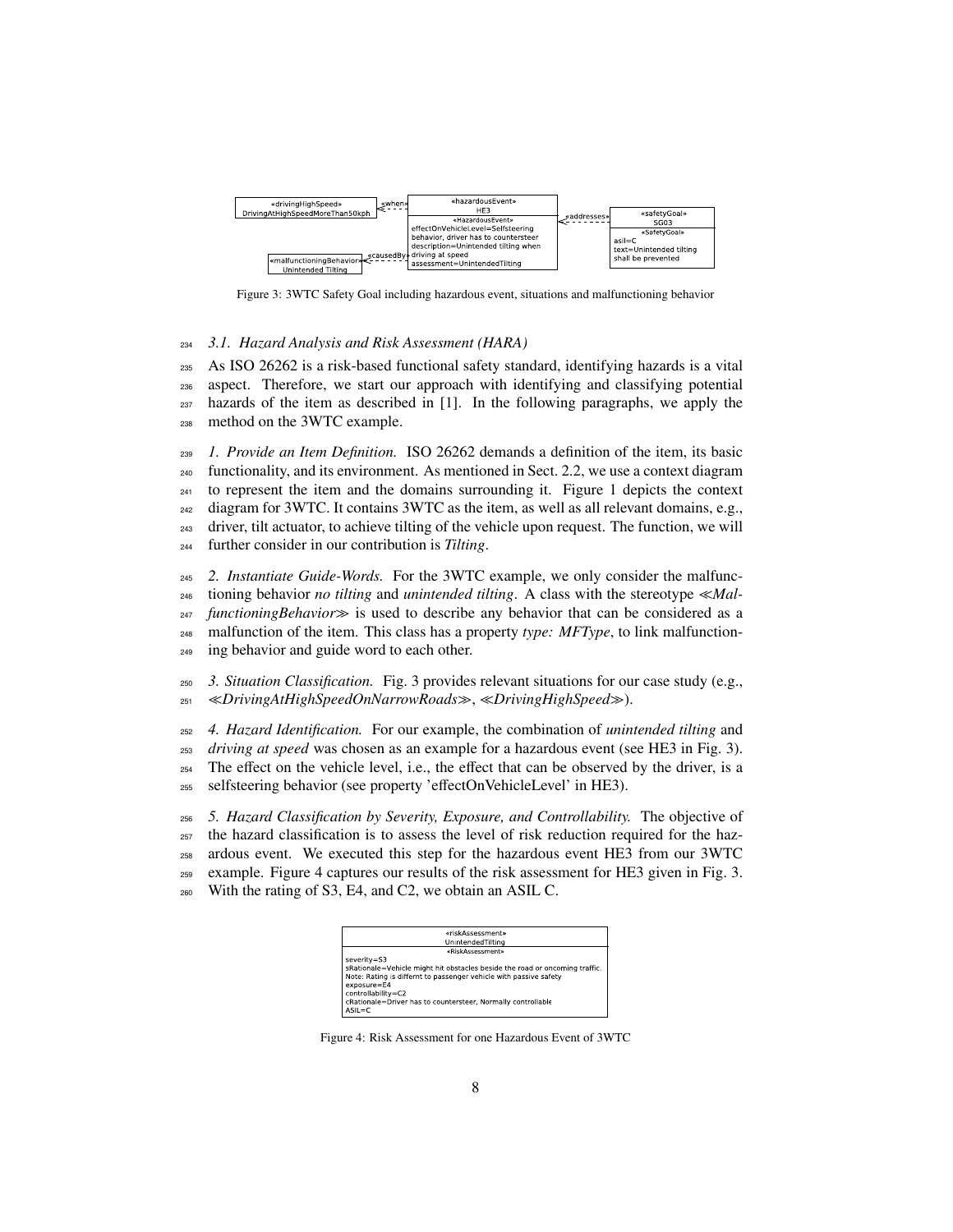

Figure 5: 3WTC Goal Structure for SG03

 *6. Define and Verify Safety Goals.* To address the hazardous event, we derived the safety goal "*Unintended tilting shall be prevented.*" The safety goal is given in Fig. 3, right-hand side. The figure also provides the relations between safety goal, hazardous events, situations, and malfunctioning behavior.

*3.2. Functional Safety Concept (FSC)*

 After the hazard analysis and risk assessment, the next step is to break down the high-<sub>267</sub> level safety goals into functional safety requirements and allocate them to logical ele-ments of a preliminary architecture as described in [2].

 *1. Break-down safety goals into functional safety requirements.* Figure 5 illustrates the goal structure for deriving functional safety requirements for the safety goal ob- tained in Sect. 3.1 for the 3WTC example. For this particular safety goal, we derived a set of functional safety requirements. The naming convention we used is Feature abbreviation-F-S-Req running number. In Fig. 6, we show the warning and re- covery concept (W&R) related to SG03. It starts off, where *Strategy01.2.1* given in Fig. 5 stopped. For the warning and recover concept, an additional two functional safety requirements have been derived. The first one (3WTC-F-S-Req04) deals with the concept of driver information and the second one (3WTC-F-S-Req05) with neces-sary recovery conditions.

 *2. Specify all applicable attributes of the requirements.* To illustrate our approach, we select 3WTC-F-S-Req06 (see upper left-hand side of Fig. 5) as a representative of a



Figure 6: 3WTC Warning and recovery Concept for SG03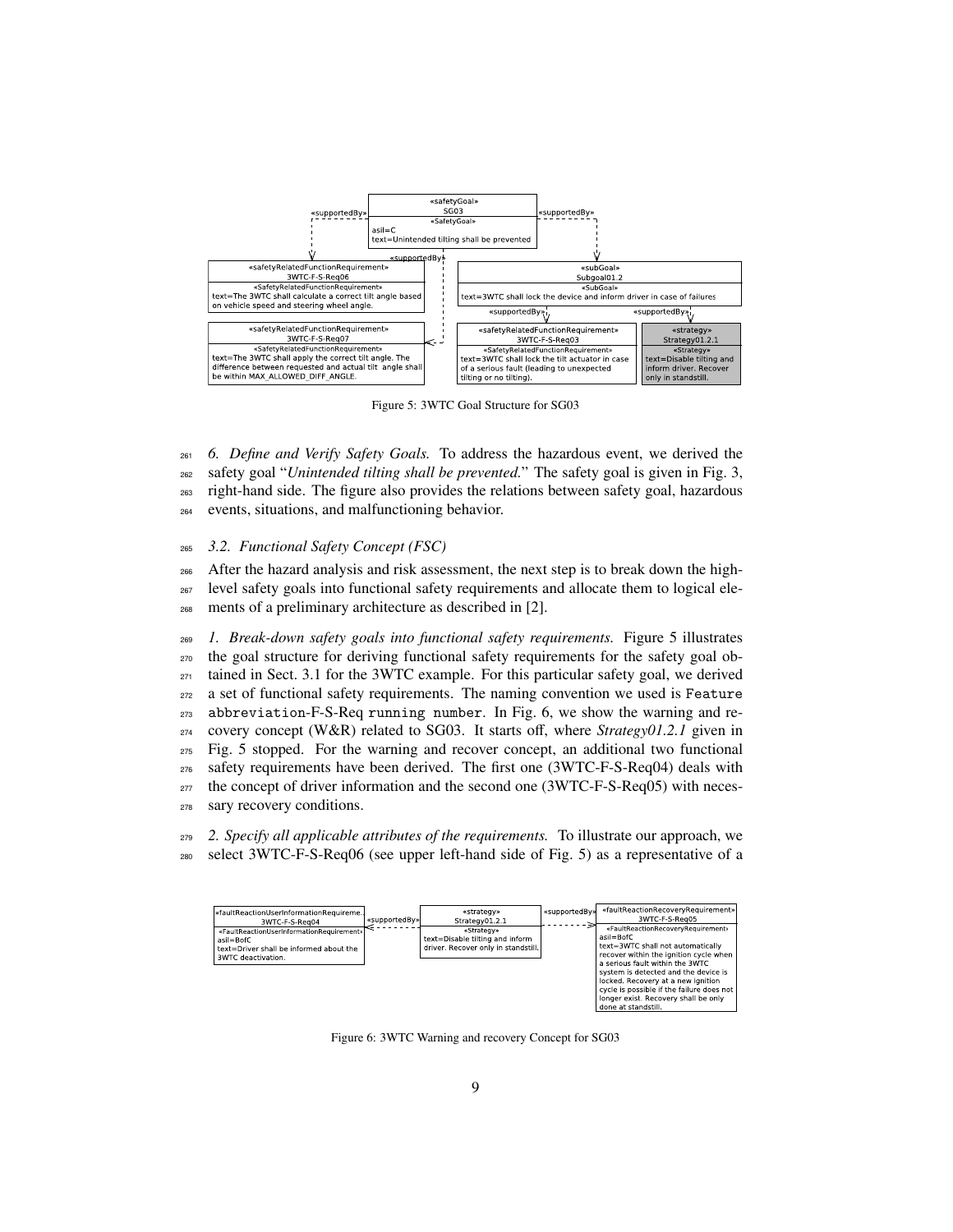| <b>Safety Req-ID</b>                  | 3WTC-F-S-Req06            | Strategy/Subgoal                                      | $01.2$ (subgoal)/01.2.1 (strategy)                                       |
|---------------------------------------|---------------------------|-------------------------------------------------------|--------------------------------------------------------------------------|
| <b>Safety Goal Ref.</b>               | SG <sub>03</sub>          | <b>Operating Modes</b>                                | <b>3WTC Normal Operation</b>                                             |
| <b>ASIL</b> Classification            | C                         | <b>Safe State</b>                                     | No tilting                                                               |
| (if applicable)                       |                           | (if applicable)                                       |                                                                          |
| <b>Functional Safety Requirement</b>  |                           |                                                       | The 3WTC shall calculate a correct tilt angle based on vehicle speed and |
|                                       | steering wheel angle.     |                                                       |                                                                          |
| <b>Purpose</b>                        |                           |                                                       | To prevent steering column locking while vehicle is moving at speed and  |
|                                       | steering is required.     |                                                       |                                                                          |
| <b>Fault Tolerant Time interval</b>   | 200ms                     |                                                       |                                                                          |
| (if applicable)                       |                           |                                                       |                                                                          |
| <b>Reduced Functionality interval</b> | n/a                       |                                                       |                                                                          |
| (if applicable)                       |                           |                                                       |                                                                          |
| <b>Functional Redundancies (e.g.</b>  | n/a                       |                                                       |                                                                          |
| fault tolerance) (if applicable)      |                           |                                                       |                                                                          |
| Description of actions of the         | n/a                       |                                                       |                                                                          |
| driver or other endangered            |                           |                                                       |                                                                          |
| <b>persons</b> (if applicable)        |                           |                                                       |                                                                          |
| Validation Criteria for these         | n/a                       |                                                       |                                                                          |
| <b>actions</b> (if applicable)        |                           |                                                       |                                                                          |
| V&V method                            | Design and methods review |                                                       |                                                                          |
| V&V acceptance criteria               |                           | Design and methods are appropriate for required ASIL. |                                                                          |

Table 1: 3WTC Attributes for 3WTC-F-S-Req06

<sup>281</sup> safety related function requirement. The attributes, we must provide for this category are fault tolerant time (ftt), emergency operation interval (emergencyOpInterval), de- scription of driver or other involved persons action (descriptionOtherPersonsAction), and validation criteria for the aforementioned actions (validationCriteriaForActions). As a safety related function is also a functional safety requirement, the following at-tributes have to be provided, as well:

- <sup>287</sup> related safety goal,sub-goal, strategy, *(These three attributes can be looked up in* <sup>288</sup> *the related goal structure.)*
- <sup>289</sup> operating modes, *(The related requirement is only valid for a given set of operat-*<sup>290</sup> *ing modes. Usually, some indication on the operating modes is given in the item* <sup>291</sup> *definition)*
- purpose, *(The purpose of a safety requirement may be similar to the strategy or* <sup>293</sup> *sub-goal if any exist.)*
- <sup>294</sup> verification and validation method, *(An example for such a method could be* <sup>295</sup> *testing.)*
- <sup>296</sup> acceptance criteria considering verification and validation, *(An example for such* <sup>297</sup> *criteria could be that all test cases pass.)*

 *3. Check for completeness of defined requirements.* In our contribution, we consider only one safe state, namely *No tilting*. This safe state is covered by safety-related function 3WTC-F-S-Req06. For the assumptions *A1.1 Balance point is between wheels* and *A3.1 Tilting is only active during forward driving* general requirements 3WTC-F- S-Req10 and 3WTC-F-S-Req11 (not shown in this contribution) exist. For safe state *No tilting*, user information is covered by 3WTC-F-S-Req04, and recovery is covered by 3WTC-F-S-Req05 The only operating mode considered in this contribution is *3WTC Normal Operation*. This operating mode is referred to by 3WTC-F-S-Req01 – 3WTC-306 F-S-Req07. Within the scope set in this contribution, the investigation of requirements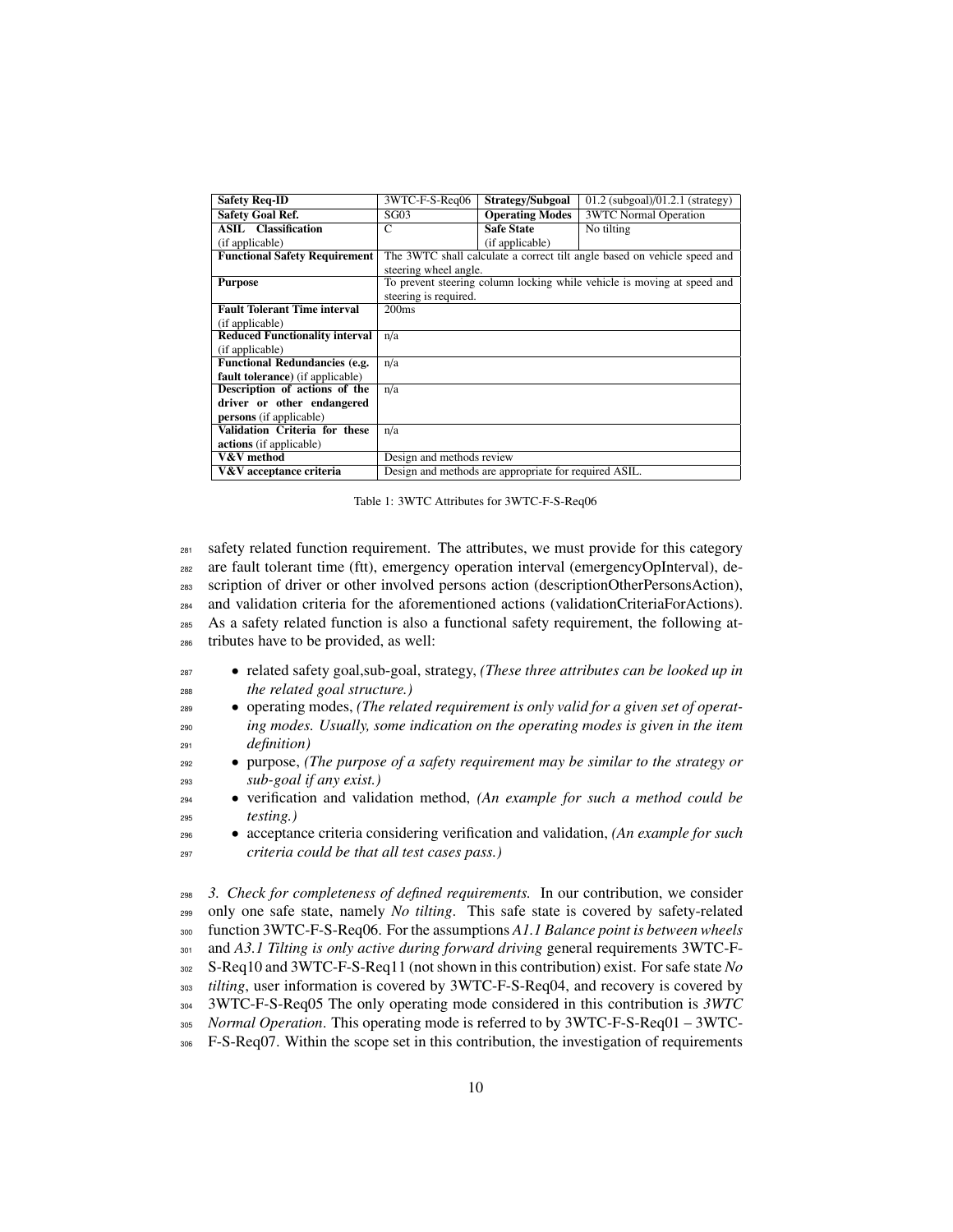

Figure 7: 3WTC Requirement Allocation



**\* Needed in all subsequent Steps**  $\overline{O}$  OEM + **Supplier**

Figure 8: Technical Safety Requirements Specification Method considering the OEM/Supplier Interface

<sup>307</sup> necessary to ensure controllability referring to technical means or controls necessary <sup>308</sup> for driver (or other persons involved) actions, no additional requirements have been <sup>309</sup> identified.

<sup>310</sup> *4. ASIL decomposition.* For our selected functional safety requirement 3WTC-F-S-311 Req06, no ASIL decomposition is necessary.

<sup>312</sup> *5. Allocation of Requirements.* For our selected example, one requirement allocation 313 is given in Fig. 7.

<sup>314</sup> *6. Safety Analysis, Simulation, and Test.* For our 3WTC example, the goal structures 315 provided in Figs. 5 and 6 are sufficient qualitative analysis to show that the functional 316 safety requirements are consistent and compliant to the safety goals and are able to 317 mitigate or avoid the hazardous events. Simulation and tests are performed to check 318 the controllability assumptions. However, the results of these analyses are not given in 319 this contribution.

## <sup>320</sup> 4. Technical Safety Requirements Specification (SRS) Method

<sup>321</sup> The aim of the analysis is to specify technical safety requirements according to the technical safety concept and the allocation of the functional safety requirements to logical elements of the preliminary architecture. Figure 8 depicts an overview of our method. We highlight for each activity the contribution of the OEM and its supplier.

 *Step 1. Describe or Provide References to Technical Details.* The OEM provides the majority of information for this step and requests specific documentations of interfaces <sup>327</sup> of components a supplier constructed. The supplier is just reacting upon demand of the OEM and has no active role in this step. The reason is that the OEM is responsible for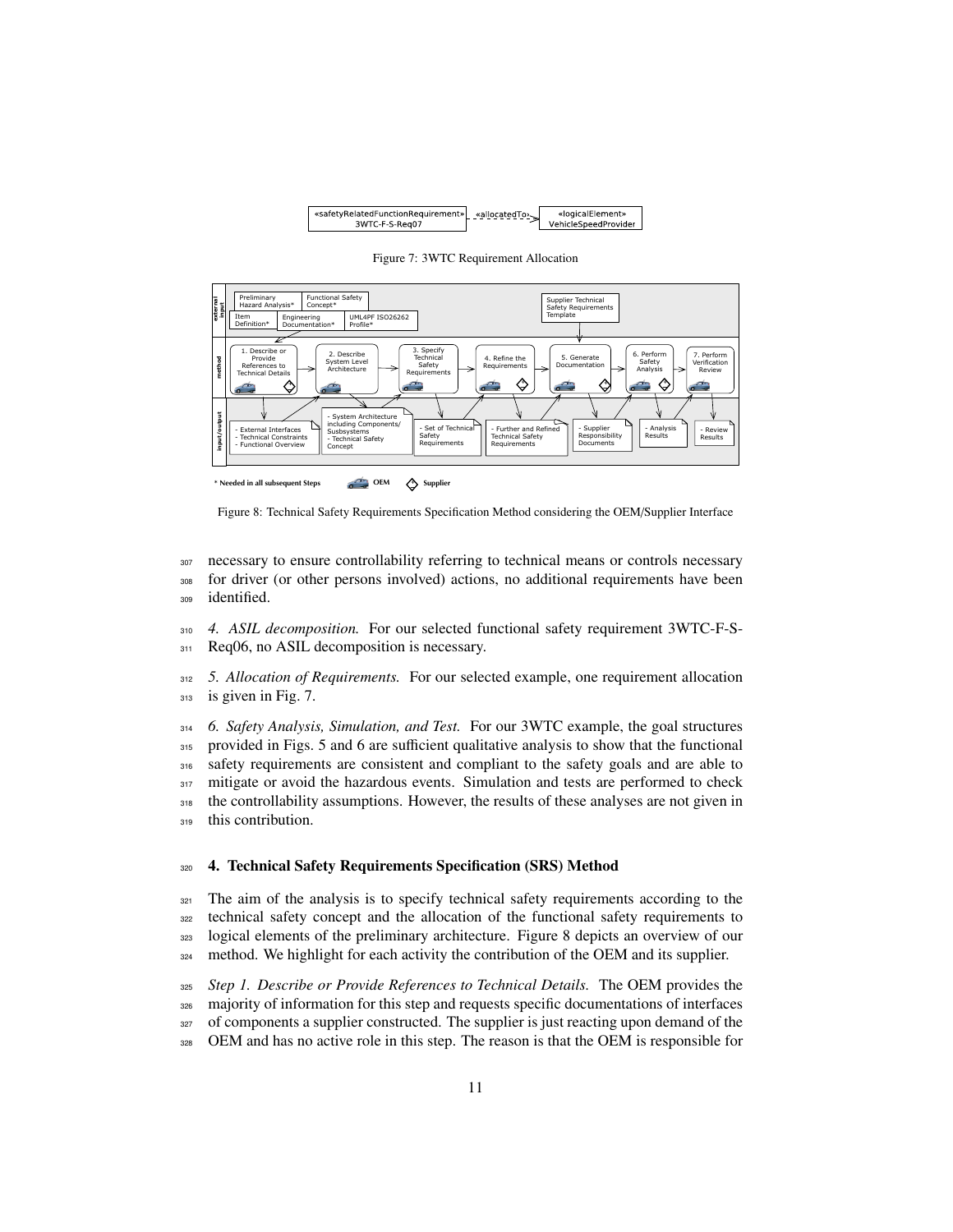<sup>329</sup> the overall system and has the necessary overview to describe or demand descriptions of all parts.

<sup>331</sup> We create safety requirements specifications describing how the safety measures located in the functional safety concept should be implemented and update the hazard analysis and risk assessment in case we identified new hazards or situations.

To derive the safety requirements specifications, we proceed as follows:

- *Describe or provide reference to details of external interfaces of the item.* The description from the item definition can be used and refined by specifying all parameters of the signals in detail.
- *Describe or provide reference to technical constraints.* Technical constraints are functionalities that are implemented in the same way for all vehicles.

 • *Describe a functional overview of components*/*subsystems contained in the item.* <sup>341</sup> Furthermore, describe a clear boundary of the item and its surroundings. State the main task and purpose for all elements located outside of the item boundary. For each component/subsystem the highest ASIL of the allocated functional safety requirements (for more details see [2]) is documented. The logical ele-

ments of our preliminary architecture are mapped to components/subsystems.

 As a representative of the stereotype we introduced for this step, we selected *Subsys-* $_{347}$  *Comp* $\gg$  (see Figure 10).

 In the first step, we set the attributes *description*, *inside*, and *asil*. Figure 9 (center) 349 shows these attributes for the relevant subcomponent Speed Sensor Modul (SSM). The *description* gives an overview on the realized functionality. Note that the property *inside* illustrates whether the component is inside the system boundary of the item. This information can usually be found in the item definition. The ASIL is set to the

highest ASIL of the requirements referring to the subsystem or component.



Figure 9: 3WTC SRS Elements

 *Step 2. Describe System Level Architecture.* The OEM describes the system architec- ture. This is an OEM task because the architecture requires complete information about the technical details. Any information required from the supplier should be gathered in 357 the previous step.

 The input is used to set up a system level architecture. This architecture may be represented, for example, as a UML composite diagram. The architecture in this step is enriched by a technical safety concept (e.g. redundancy) for every safety goal with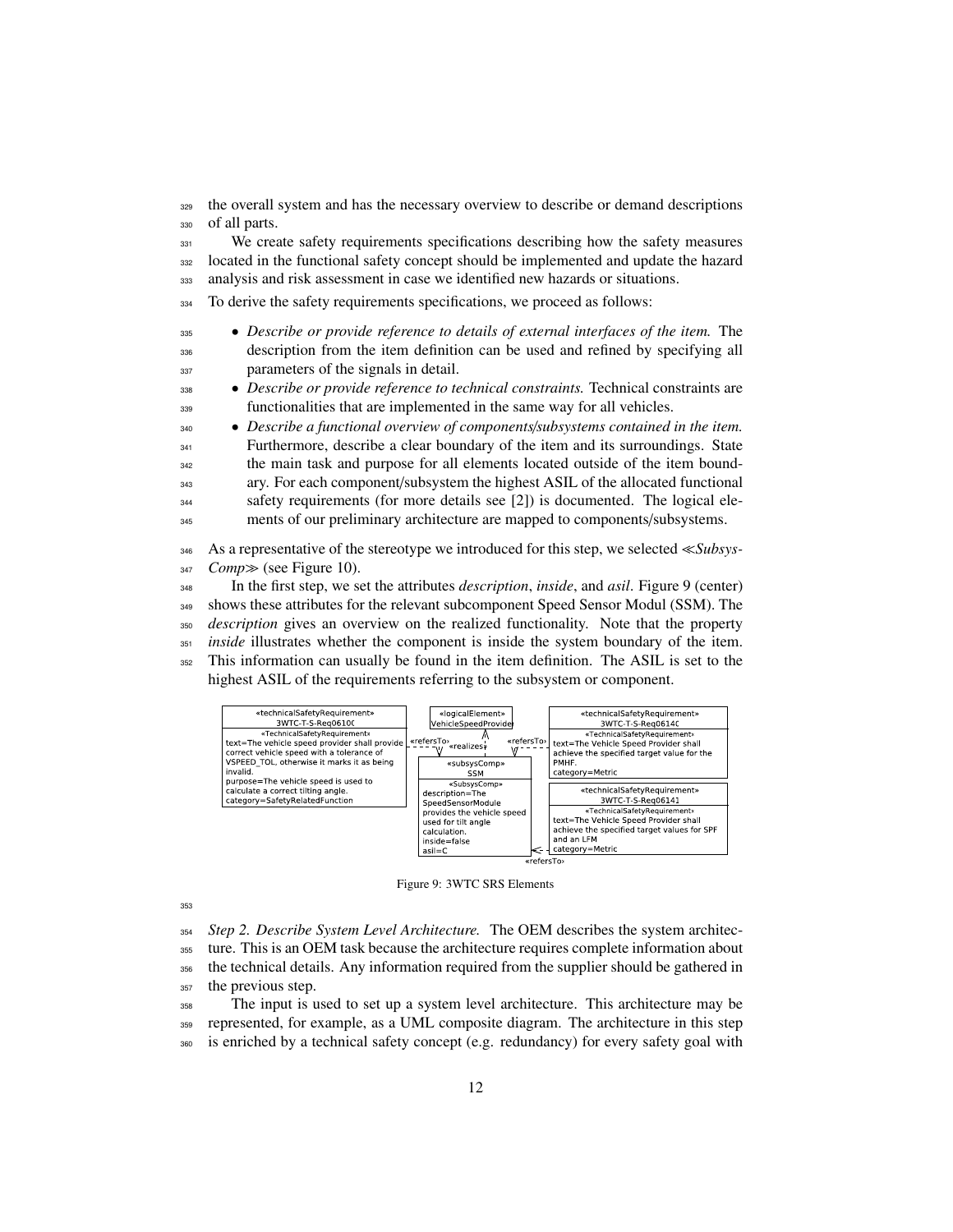

Figure 10: Profile Part concerning (Sub-) Components

| Step | ID     | Condition                                                                                   |
|------|--------|---------------------------------------------------------------------------------------------|
|      | 1M01DE | The description of components/subsystems is not allowed to be empty. In particular,         |
|      |        | each class with the stereotype $\ll$ SubsysComp $\gg$ must have an attribute 'description:  |
|      |        | String'.                                                                                    |
|      | 1M02LC | Subsystems or components realize logical elements. A $\ll$ realizes $\gg$ stereotype is     |
|      |        | attached to a dependency from a class with the stereotype $\ll$ SubsysComp $\gg$ to a class |
|      |        | with the stereotype $\ll$ <i>LogicalElement</i> $\gg$ .                                     |

Table 2: SRS: Validation Conditions for Step 1 (excerpt)

<sup>361</sup> an ASIL rating higher than ASIL B. Whenever redundancy is used, we are required to provide the type of redundancy (e.g. HW or SW). In addition, it is necessary to clarify if it is a diverse or homogeneous redundancy. In both cases, measures for handling potential dependent failures must be described.

 In this step, the attributes*safetyConcept*, *type*, *diverse*, and *measureForHandlingDe- pendantFailures* of *SubsysComp* have to be provided. For the subsystem compo- nent relevant to our 3WTC example, these values are set in the same way as those previously described.

Table 3 contains an excerpt of checks for this step.

|  | 2   2C01SG   Every safety goal has to be realized by at least one component/subsystem.      |
|--|---------------------------------------------------------------------------------------------|
|  | 2 2C02DR If a component realizes a safety goal with ASIL greater than ASIL B, a concept for |
|  | redundancy shall be defined.                                                                |

Table 3: SRS: Validation Conditions for Step 2(excerpt)

369

<sup>370</sup> *Step 3. Specify Technical Safety Requirements.* The OEM describes the OEM specific 371 parts of the technical safety requirements. This is an OEM task, because the OEM <sup>372</sup> has the knowledge of the overall architecture, while the supplier knows isolated parts 373 and cannot elicit technical safety requirements for parts unknown to it and in partic-<sup>374</sup> ular consider consequences of the interactions of known components with unknown 375 components.

<sub>376</sub> Generally speaking, the task of this step is to split the functional safety require- ments up into technical safety requirements. To do this, we start with the functional safety requirement and the components or subsystems that realize this requirement. To <sup>379</sup> find out which component or subsystems realize the functional safety requirement, the mapping from logical elements to components or subsystems is used. For the relevant elements of 3WTC, this mapping is shown in Fig. 9. For each component, the part of the functional requirement that should be realized, as well as its requirement text is described. For each technical safety requirement, a unique ID, the reference to the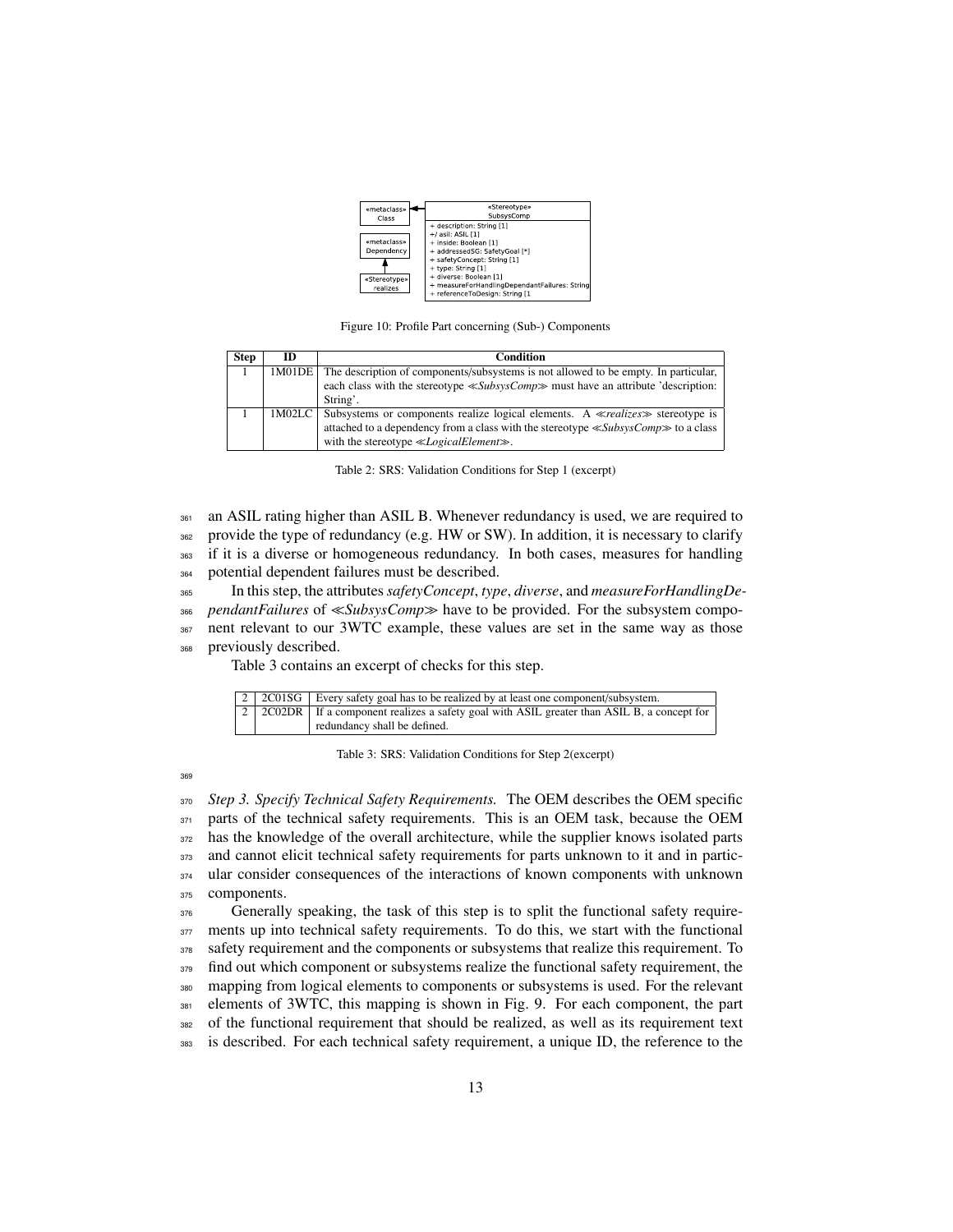

Figure 11: Profile Part concerning Safety Requirements

 functional safety requirement it realizes, as well as the component or subsystem it is assigned to, is specified. The ASIL is derived from the ASIL of the functional safety <sup>386</sup> requirement. Summarized, the following aspects have to be captured according to [3, Part 4, 6.4.2]:

- **Reference to the functional safety requirement (FSR),**
- Reference to the component/subsystem,
- Unique ID,
- 391 ASIL (derived from the ASIL of the functional safety requirement),
- Technical safety requirement text,
- Purpose of the requirement,
- Safe state, and
- Category

 The right-hand side of Fig. 11 contains all currently identified categories. For each 397 functional safety requirement, we go through every category entry and decide whether it is relevant for the respective functional safety requirement. For those considered rele- vant, we fill out the corresponding template. Note that requirements of some categories (e.g., 'Decomposition' or 'Metric') may be defined at a later point.

 Figure 9 shows three examples of technical safety requirements for our 3WTC example. For technical safety requirement 3WTC-T-S-Req061000, a subset of the just mentioned attributes is given.

Table 4 provides an excerpt of consistency checks relevant to this step.

| <b>Step</b>        | ID     | Condition                                                                                    |
|--------------------|--------|----------------------------------------------------------------------------------------------|
| $\mathbf{\hat{z}}$ | 3M01ID | Technical safety requirements have a reference to a component/subsystem and a                |
|                    |        | unique ID is set.                                                                            |
|                    |        | 3M02RA Requirement text, purpose, and safe state have to be defined for all technical safety |
|                    |        | requirements.                                                                                |

Table 4: SRS: Validation Conditions for Step 3 (excerpt)

 *Step 4. Refine Requirements.* The OEM refines the OEM specific parts of the technical safety requirements. This is an OEM task, because the OEM has the knowledge of the overall architecture, while the supplier knows isolated parts and cannot elicit technical safety requirements for parts unknown to it and in particular consider consequences of the interactions of known components with unknown components. Afterwards, the 410 supplier is contacted to agree on these requirements.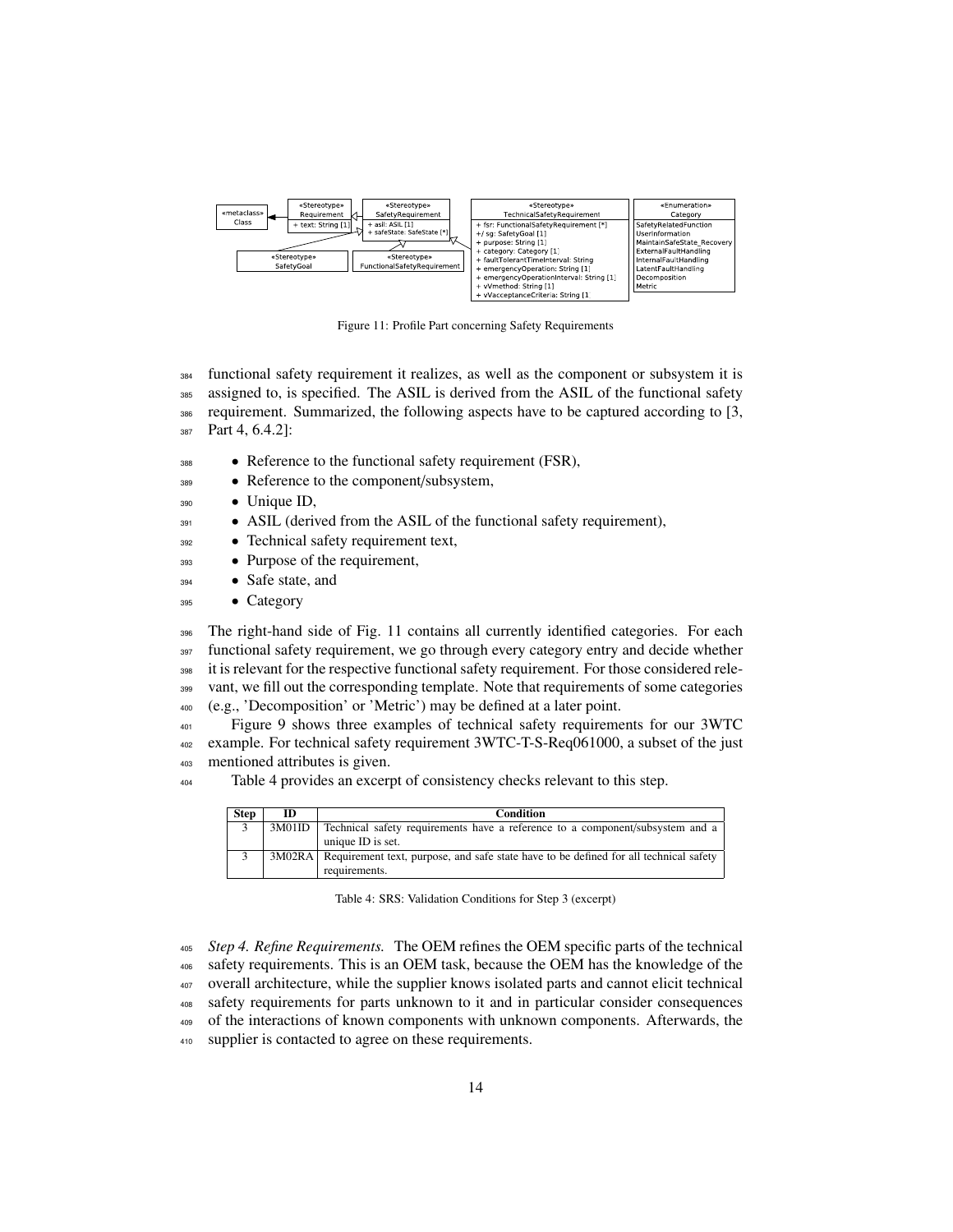At this place, the technical safety requirements of the previous step are investigated in more detail. The following activities have to be conducted:

 • *Decomposition with independence argumentation*. For details on this topic, please refer to Part 8 of ISO 26262.

 • *Hardware metric derivation and rationale*. Hardware metrics - as required by ISO 26262 part 5 - are derived and the break-down to components/subsystems is justified. This break-down of metric requirements enables a distributed develop- ment and is necessary to have a clear OEM/Supplier interface. The Maximum Probability of Safety Goal violation due to random Hardware Failures (PMHF) has to be achieved on safety goal level, i.e. by all components contributing to the Safety Goal. The PMHF value for SG03 has to be split into separated target values for the Steering Wheel Angle Provider, the Vehicle Speed Provider and the TiltActuator. In order to obtain the different target values, we first need to assign an initial value to the PMHF in question. We use the initial values to per- form a fault tree analysis. Based on the outcome of this analysis, we can assign or adjust the PMHF for the respective module. The target value for the Vehicle Speed Provider is inserted into the refined requirement 3WTC-T-S-Req07141. If redundancy concepts are applied and the fault detection is not limited to a single component, target values for Single Point Fault Metric (SPFM) and the Latent Fault Metric (LFM) have to be derived for each component. This calculation is based on the target values of the Safety Goal as given by ISO 26262. Other- wise, the SPFM and the LFM of the Safety Goal can be directly cascaded to all components that realize requirements derived from that Safety Goal.

- *Elicitation of requirements concerning the ability to configure a system by cali- bration data*. For details on this topic, please refer to the corresponding part of ISO 26262.
- *Identify Parameters used in several requirements*. For these parameters, boundary values should be defined. In the example, we refine 3WTC-T-S-Req06100. It makes use of the parameter "VSPEED TOL", representing the allowed tolerance of the vehicle speed value. For this parameter, we define a preliminary value needed for the correct calculation of the tilt angle. The constraint considered is that the upper boundary of the range is not hazardous.

 • *Specify requirements for operation, service and decommissioning*. For details on this topic, please refer to the corresponding section of ISO 26262.

 Within the tool, it is necessary to complete the properties which have been postponed in the previous step.

 Table 6 shows the content inserted into the stereotype attributes for one technical safety requirement.

Table 5 introduces an excerpt of consistency checks.

 *Step 5. Generate Documentation.* The OEM generates the initial set of documents that are presented in form of a template, which the supplier has to instantiate.

 The OEM provides the content defined in the previous steps and the supplier adds the details, because the supplier has the knowledge of its components and the ability to perform the safety analysis for the component. The template is precise about which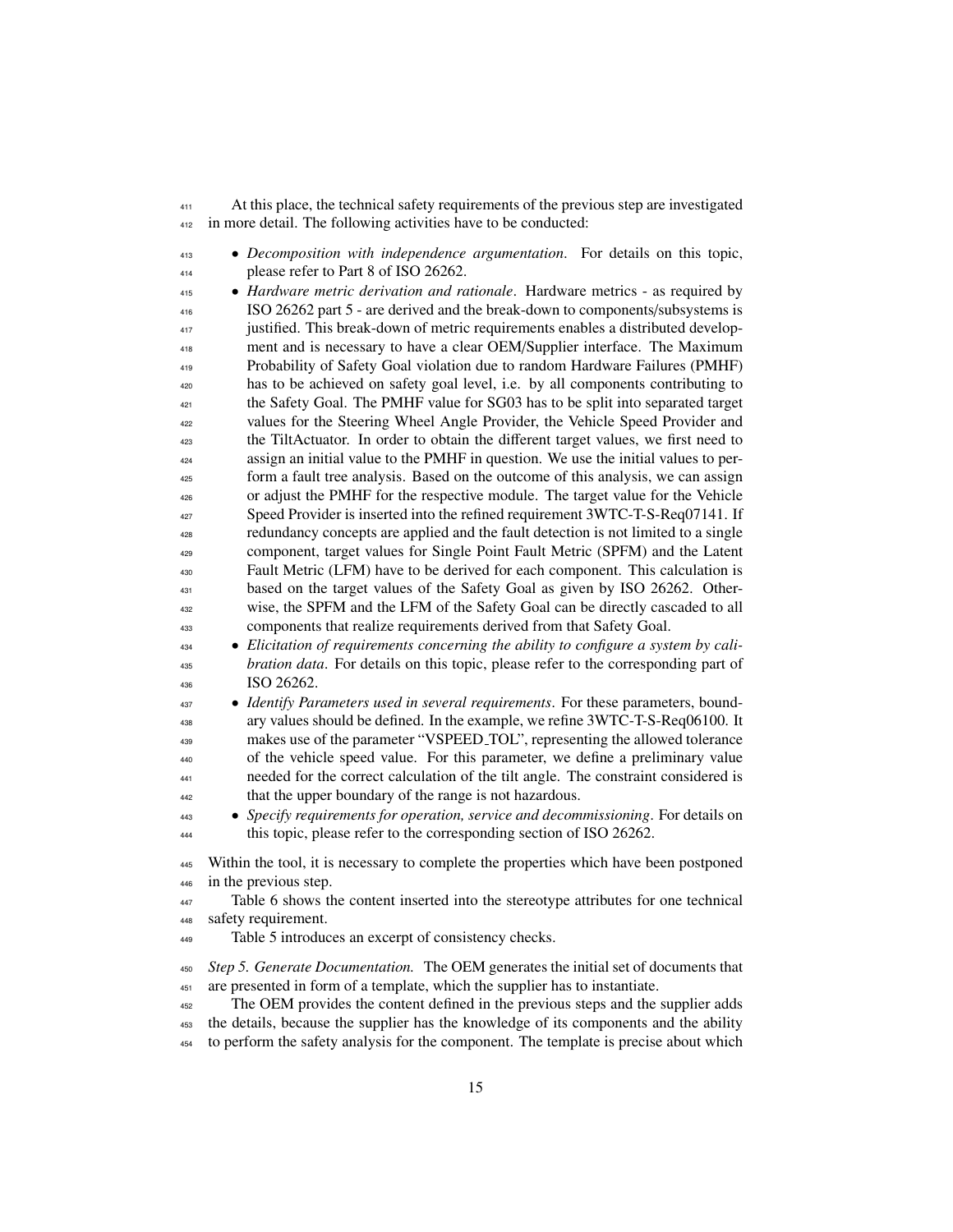| <b>Step</b> | ID     | Condition                                                                               |
|-------------|--------|-----------------------------------------------------------------------------------------|
|             | 4CO1AF | The ASIL of the technical safety requirement is consistent to the ASIL in the corre-    |
|             |        | sponding functional safety requirement.                                                 |
|             | 4G02FF | Fault tolerant time interval is consistent with the corresponding functional safety re- |
|             |        | quirement.                                                                              |

Table 5: SRS: Validation Conditions for Step 4 (excerpt)

| <b>T-S-Req-ID</b>     | 3WTC-T-S-Req06100                                                                    |
|-----------------------|--------------------------------------------------------------------------------------|
| <b>Safety Goal(s)</b> | SG01, SG02, SG03                                                                     |
| <b>FSR</b>            | 3WTC-F-S-Req06, 3WTC-F-S-Req01, 3WTC-F-S-Req02                                       |
| ASIL                  | C                                                                                    |
| <b>Safe State</b>     | SSM quality factor is set to invalid or no vehicle speed signal is provided          |
| <b>TSR Text</b>       | The vehicle speed provider shall provide correct vehicle speed with a tolerance of   |
|                       | VSPEED_TOL otherwise it marks it as being invalid.                                   |
| <b>Purpose</b>        | The vehicle speed is used to calculate a correct tilting angle.                      |
| Category              | <b>Safety Related Function Requirement</b>                                           |
| <b>V&amp;V</b> Method | Review design and methods review at supplier.                                        |
|                       | Vehicle test at all speed ranges.                                                    |
|                       | Fault insertion in sensor.                                                           |
| V&V<br>Accep-         | Design and method are appropriate for required ASIL. Correct vehicle speed is deliv- |
| tance Criteria        | ered. Faults lead to quality $flag = invalid$ .                                      |

Table 6: Generated Technical Safety Requirements

<sup>455</sup> details are needed and reduces discussions and the risk of missing information in the <sup>456</sup> overall safety analysis performed in the next step.

<sup>457</sup> Based on the technical safety requirements, a document is generated for each rele-<sup>458</sup> vant component/subsystem. These documents detail the supplier's responsibilities.

Table 6 shows the table generated from the model for one technical safety require-<sup>460</sup> ment.

<sup>461</sup> The component/subsystem provider has to define the architecture / redundancy con-<sup>462</sup> cept including:

- <sup>463</sup> A description of the architecture / redundancy concept
- <sup>464</sup> The type of redundancy, e.g. information redundancy, time redundancy, hard-
- <sup>465</sup> ware redundancy or software redundancy, including a justification why it is suit-<sup>466</sup> able
- <sup>467</sup> A statement if diverse or homogeneous redundancy is used
- <sup>468</sup> A description of measures for handling potential dependent failures

<sup>469</sup> Furthermore, they have to define the latent fault handling including:

- <sup>470</sup> Measures related to the detection and indication of faults in the component itself
- <sup>471</sup> Avoidance of latent faults
- <sup>472</sup> Multiple point fault detection interval
- <sup>473</sup> Details on fault reaction

<sup>474</sup> This information has to be made available for review purposes. Further relevant docu-

<sup>475</sup> ments have to be referenced, as well.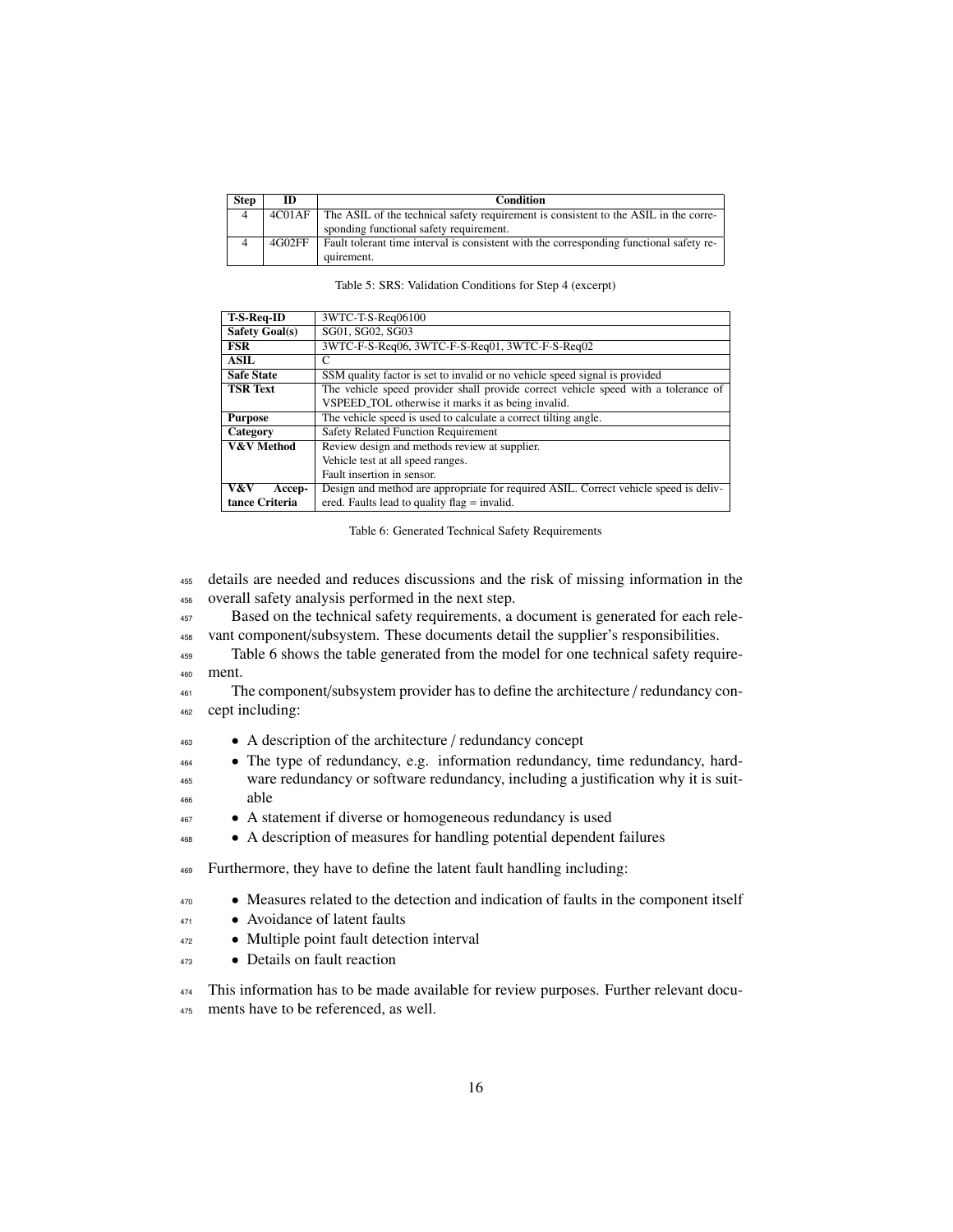| <b>Step</b> | ID | Condition                                                                                       |
|-------------|----|-------------------------------------------------------------------------------------------------|
|             |    | 5G01DC Generate supplier documentation including purpose of each component, require-            |
|             |    | ments for the component or subsystem, and a list of aspects to be completed by the<br>supplier. |

Table 7: SRS: Validation Conditions for Step 5 (excerpt)

 *Step 6. Perform Safety Analysis.* Based on the documentation generated so far, the OEM performs a safety analysis. Note that the OEM asks the supplier for a safety analysis of subsystems that the supplier builds alone. The OEM conducts the safety 479 analysis of the overall system without the supplier, because only the OEM has the knowledge of the overall system and all details provided by suppliers.

 To perform the safety analysis, a reference to the design of components/subsys- tem should be given. The safety analysis shows compliance and consistency between the technical safety concept with its technical requirement, the functional safety con- cept, and the preliminary architecture. An analysis shall also verify the system design regarding compliance and completeness with regard to the technical safety concept. This is why the description of components/subsystems in the respective stereotype *SubsysComp* has an attribute 'referenceToDesign: String'.

 The safety analysis is performed using a structured fault tree. This fault tree will be subject of a planned publication.

| <b>Step</b> | ID | <b>Condition</b>                                                                                          |
|-------------|----|-----------------------------------------------------------------------------------------------------------|
|             |    | $6C01RD$ For each components/subsystems, the attribute reference ToDesign is not empty.                   |
|             |    | $6\text{SI01DE}$ Description of components/subsystems ( $\ll$ Subsys $Comp \gg$ has attribute 'reference- |
|             |    | ToDesign: String')                                                                                        |

Table 8: SRS: Validation Conditions for Step 6 (excerpt)

 *Step 7. Perform Verification Review.* ISO 26262 requires to perform a verification review of the functional safety concept by a different person than the author of the review and a person who knows the technology of the system under development. This is supported by OCL validation constraints and the generation of a structured document from the model. The OEM performs the verification review without the supplier, due to its overall responsibility of the system. At this point in time the OEM should have gathered all required technical details in the previous steps of our method to conduct the verification review alone.

# 5. Tool Support

<sup>499</sup> In sect. 2.4, we stated how the previously document-driven approach could be trans- fered to a model-driven one. We now describe how this model-driven approach can be fitted with tool-support. When deciding on tool-support, one has to decide whether to develop a new tool or to use an existing one and adapt it. In our case, we used the latter approach. We use a tool called UML4PF, developed at the University of Duisburg-Essen, and

integrated support for FIFS as described in Sects. 3.1 – ?? into it. UML4PF is based on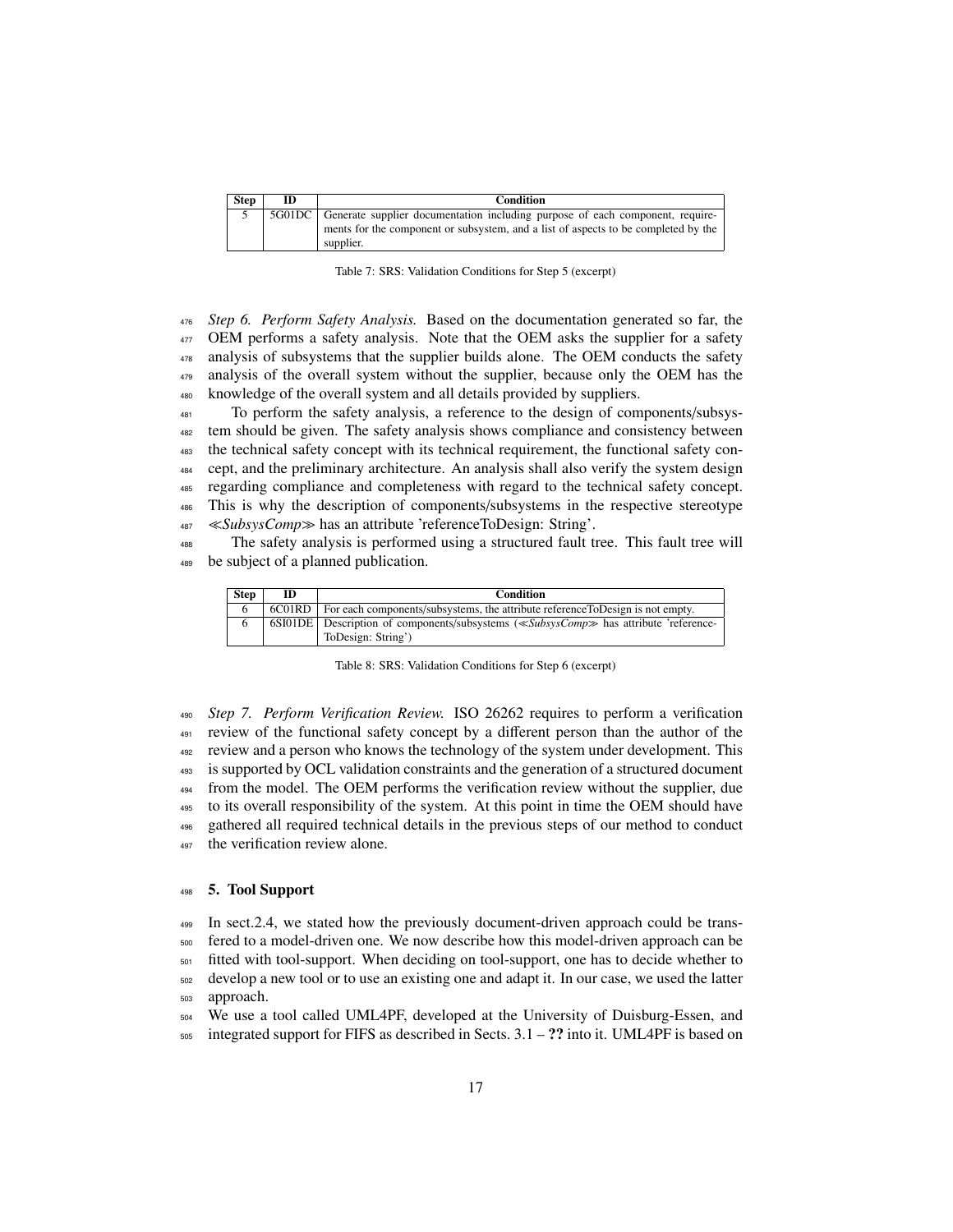the Eclipse platform [9] together with its plug-ins EMF [10] and OCL [7]. Our UML- profiles are conceived as an Eclipse plug-in, extending the EMF meta-model. The OCL constraints are integrated directly into the profile. Thus, it is possible to automatically check the constraints using the validation mechanisms provided by Eclipse.

 After the developer has drawn some diagram(s) using an EMF-based editor, for ex- ample Papyrus UML [11] and applied our stereotypes, UML4PF provides him or her with the following functionality: it checks if the developed model is valid and consis- tent by using our OCL constraints (represented textually throughout this contribution). It returns the location of invalid parts of the model, and generates documentation that can be used for the manual validation and review activities.

#### 6. Related Work

 $<sub>517</sub>$  *HARA*. We are not aware of any publications about a structured and model-based</sub> hazard analysis and risk assessment for automotive systems equipped with integrity checks.

Two hazard analysis methods are compared by Törner et al. [12]. The paper shows that the adapted functional failure analysis (FFA) is less time-consuming than the method of the European Space Agency (ESA method). The method presented is this paper is based on the results of [12].

The entire safety lifecycle including hazard analysis and risk assessment is pre- sented by Baumgart [13]. Our method can complement the hazard analysis of Baum-gart's safety lifecycle.

 The Safety Management System and Safety Culture Working Group provides guid- ance on hazard identification by different means, e.g., brainstorming, HAZOP, check-lists, FMEA [14]. Their results are considered in the method presented in this paper.

 Jesty et al. [15] give a guideline for the safety analysis of vehicle-based systems, in- cluding system analysis, hazard identification, hazard analysis, identification of safety integrity levels, FMEA, and fault tree analysis. Their work also uses the HAZOP guide- words, but they focus on the safety integrity level as defined in the IEC 61508 and not on the ASIL from ISO 26262. Jesty et al. additionally address FMEA and fault tree analysis for analyzing existing systems, but do not consider a model or validation con-ditions.

 In contrast to our work, which focuses on the determination of necessary risk reduc- tion, following papers describe model-based approaches specific for later development phases, when the system is already designed and not the determination of necessary risk reduction:

 Papadopoulos and Grante [16] propose a process that addresses both cost and safety concerns and maximizes the potential for automation to address the problem of increas- ing technological complexity. It combines automated safety analysis with optimization techniques.

 Li and Zhang [17] present a comprehensive software hazard analysis method, which applies a number of hazard analysis techniques, and the proposed method is applied to a software development process of a control system. The described method for hazard analysis is similar but less detailed than ours.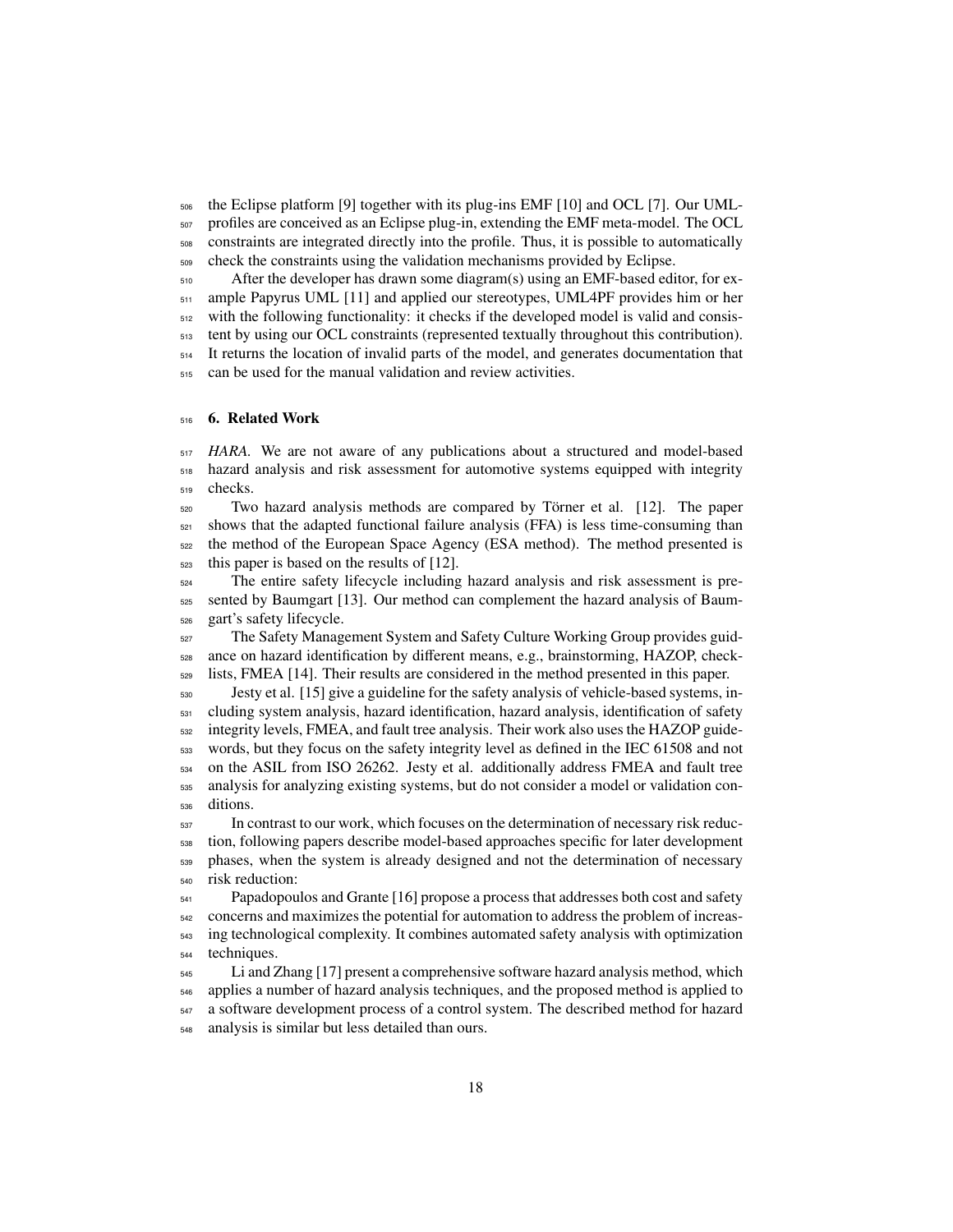Mehrpouyan [18] proposes a model-based hazard analysis procedure (based on SysML models) for the early identification of potential safety issues caused by un- expected environmental factors and subsystem interactions within a complex safety- critical system. The proposed methodology additionally maps hazard and vulnerability modes to specific components in the designed system and analyzes the hazards.

 Zhang et al. [19] propose a comprehensive hazard analysis method based on func-tional models. It mainly addresses fault tree analysis and FMEA.

Giese et al. [20] present an approach that supports the compositional hazard anal- ysis of UML models described by restricted component and deployment diagrams. It also starts with environment models, but then focuses on the safety analysis of the design.

 Hauge and Stølen [21] introduce the SaCS method. The method provides guidance on how to select and use patterns for the development of safety control systems. The patterns are categorized into process and product patterns. This work differs from our own, because we focus specifically on early hazard analysis and provide detailed guidance.

 *FSC.* Basir, Denny, and Fischer [22] present goal structures for safety cases in the automotive sector. They do not focus on the technical realization but consider the entire safety process with their documents as entities.

 Dittel and Aryus [23] present an overview of V&V activities at Ford Motor Com- pany applied for the lane keeping aid system. This paper also presents elements of the process for functional safety according to ISO 26262, i.e. the analysis activities.

 Sinha [24] illustrates an example of a brake-by-wire system for road vehicles in- cluding a safety and reliability analysis compliant to ISO 262626. The conclusions derive suggestions for future projects, such as that the system architecture of road ve- hicles shall support the detection of failures and have the means to still provide desired services until the failures are repaired.

 Palin et al. [25] provide guidelines for safety practitioners and researchers to create safety cases compliant to the ISO 26262 standard. The authors propose extensions of the Goal Structuring Notation, patterns, and a number of re-usable safety arguments for creating safety cases. For confidentiality reasons, the authors cannot show example instantiations of their patterns or generic arguments.

 Conrad et al. [26] compares software tools that support ISO 26262 certification. The authors identified a list a qualification requirements for selecting ISO 26262 sup- port tools. The publication also contains a report about Conrad et al.'s experience with these tools.

 Hillebrand et al. [27] discuss how to develop electric and electronic architectures (EEA) compliant with the ISO 26262 standard. The authors focus on safety require- ments during early development phases. Hillenbrand et al. present a method for elic-<sub>588</sub> iting safety requirements, and mapping their safety concerns to functions of design artifacts. Previously, Hillebrand et al. [28] proposed a model-based and tool- supported approach for the failure mode and effect analysis (FMEA) of EAAs complaint to ISO 26262. The authors contribute a formalized method for eliciting and analyzing data for a FMEA.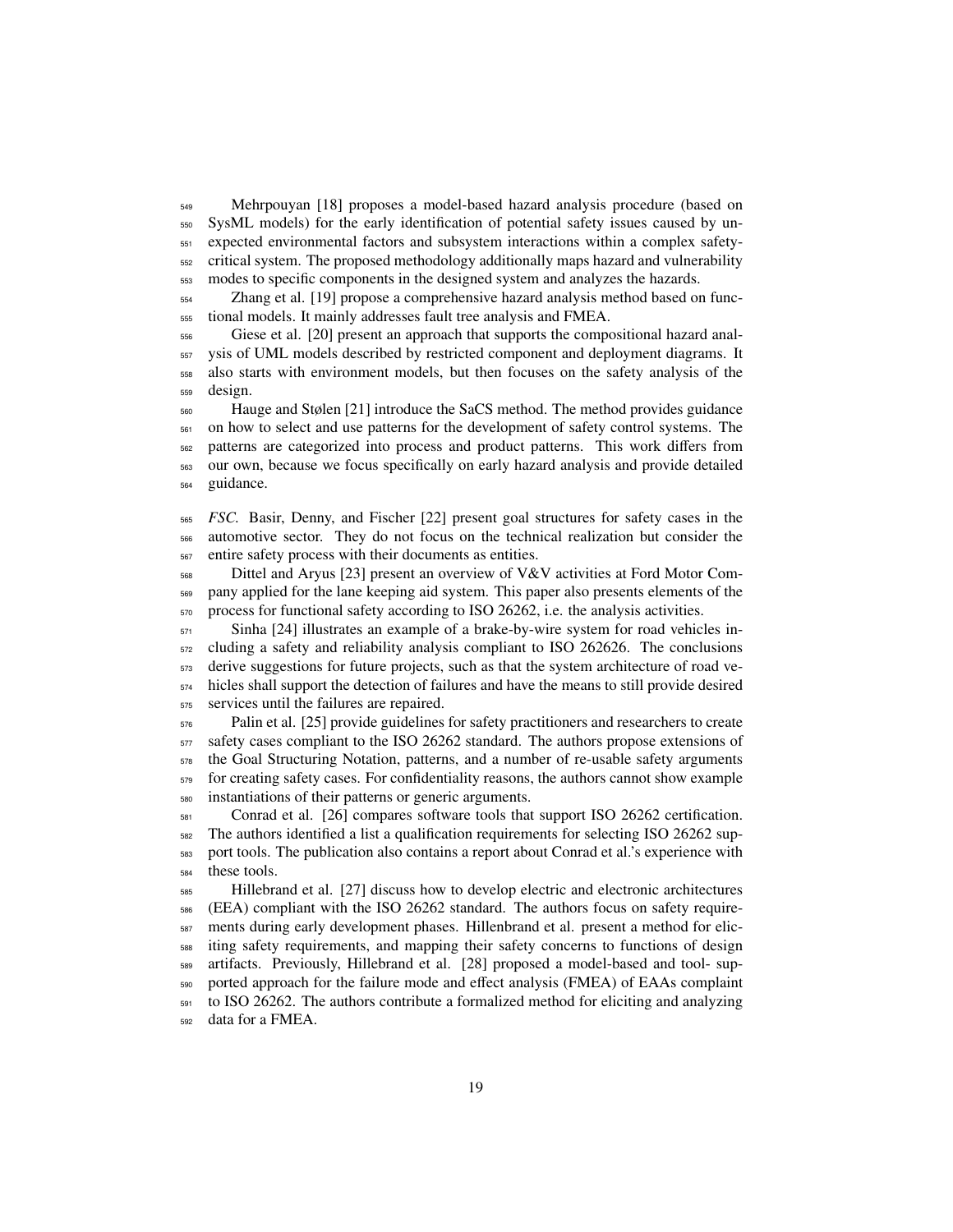Habli et al. [29] propose a process for model-based assurance for justifying au- tomotive functional safety. They use SysML and GSN as graphical notations. Their goal and ours is similar. We both want to support a method based on ISO 26262 to derive functional safety requirements. In contrast to their work, we use UML, which gives us a broader spectrum of modeling possibilities. Furthermore, we provide tool <sub>598</sub> support for our method and equipped our approach with formal consistency checks on <sub>599</sub> the model. These checks can be automatically checked by our tool. In addition, our way of modeling allows us to trace elements within our models.

 Born et al. [30] report on lessons learned from applying a model-based approach for ISO 26262 certification. The authors also discuss the advantages of models instead of text in the ISO 26262 certification process

 *SRS.* We are not aware of any publication about a structured and model-based safety <sub>605</sub> requirements analysis with a focus on the OEM-supplier interface for automotive sys- tems equipped with integrity checks. Chen et al. [31] provide modeling support for ISO 26262 software development. In contrast to our work, the authors focus on providing support for the analysis of malfunctions and the hazards they cause. In particular, the work illustrates how to model errors and error propagation in an automotive system.

 Habili et al. [32] show a model-based method for creating a functional safety con- cept compliant to ISO 26262. The authors extend the SysML modeling notation with new diagram types. Different to our work their approach is limited to functional safety requirements that are elicited based on diagrams. Moreover, they do not provide formal <sup>614</sup> OCL checks nor a structured method.

 $F_{615}$  Tang et al. [33] present an approach for explicitly integrating the supplier into the product lifecycle of automotive development. The authors present a high level process for the entire product lifecycle management, and in contrast to our work do not focus on detailed requirements analysis.

<sup>619</sup> The entire safety lifecycle including safety requirements analysis is presented by Baumgart [13], who also considers the supplier interface. Our method can complement 621 the analysis of Baumgart's safety lifecycle, because we offer a greater level of detail.

 The Safety Management System and Safety Culture Working Group provides guidance on functional safety development by different means, e.g., brainstorming, HA- ZOP, checklists, FMEA [14]. Their work considers also the interface between systems and stakeholders, but does not focus in particular on a supplier interface or the auto-motive industry.

 $\frac{627}{2}$  Jesty et al. [15] give a guideline for the safety analysis of vehicle-based systems, in- cluding system analysis, hazard identification, hazard analysis, identification of safety integrity levels, FMEA, and fault tree analysis. They focus on the safety integrity level as defined in the IEC 61508 and not on ASIL from ISO 26262. Jesty et al. do not 631 consider a model or validation conditions and do not focus on the supplier interface.

 In contrast to our work, who focuses on the safety requirements analysis concerning the supplier interface, the following papers describe model-based approaches specific for later development phases, when the system is already designed and not the deter-mination of necessary risk reduction:

 Papadopoulos and Grante [16] propose a process that addresses both cost and safety concerns and maximizes the potential for automation to address the problem of increas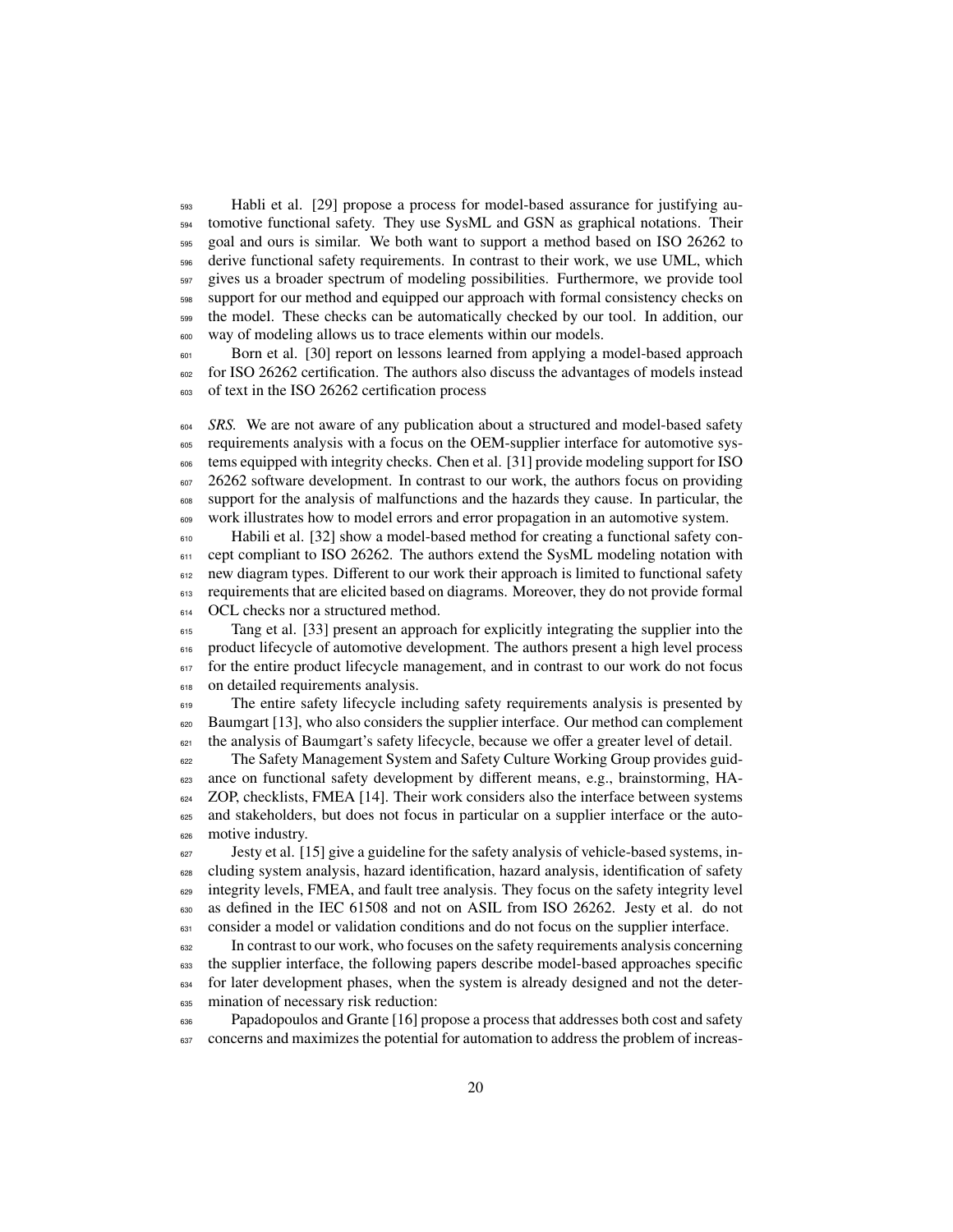ing technological complexity. It combines automated safety analysis with optimization techniques.

 Giese et al. [20] present an approach that supports the compositional hazard anal- ysis of UML models described by restricted component and deployment diagrams. It also starts with environment models, but then focuses on the safety analysis of the design and does not focus on the supplier interface.

 *V*&*V.* We are not aware of any publication about a model-based structured validation and verification of automotive systems with a focus on the OEM-supplier interface for <sup>646</sup> automotive systems equipped with integrity checks. Maropoulos et al. [34] presented a survey of industrial verification and validation efforts. The report presents evidence that verification and validation of products and processes is vital for complex prod- ucts and in particular modeling and planning of such methods are an ongoing research challenge. Sinz et al. [35] used formal methods to validate automotive product con-651 figuration data. In contrast to our work, their method specifically focuses on detecting inconsistencies in product configurations of vehicles to support business decisions. Instead we focus on technical verification and validation efforts. Bringman et al. [36] described the impact model-driven design has in the automotive industry and showed how models can be used to derive test cases during different steps of the automotive product lifecycle. In contrast to our work Bringman et al. focus exclusively on model- based testing of automotive systems. Dubois et al. [37] presented a method for model- based validation and verification efforts to check if the final product matches initial <sub>659</sub> requirements. In contrast to our work Dubois et al. focus on using UML-based models to create test cases for more detailed implementation models in e.g. SIMULINK. <sup>661</sup> Montevechi et al. [38] focuses on the simulation of processes in the automotive indus- try. Their methodology builds simulation models to analyze which combinations of variables can lead to problems. Within the automotive industry, different activities are started to extend the safety processes with model-based system engineering aspects, <sup>665</sup> mainly focusing on architecture description<sup>5</sup> and semiautomatic safety analyses [39].

## 666 7. Conclusion

 Our method has been applied to several Ford of Europe projects. However, the formal validation conditions and tool support was not used in these projects and was developed as contribution for this paper. We are confident that this contribution will ensure the same consistency and correctness of future verification & validation with less effort than the manual approach currently used. The main contributions of our approach are:

<sup>673</sup> The main contribution of our approach is a Structured Method helping to are:

- 
- $\bullet$  select relevant situations from the hierarchically organized profile for the hazard analysis to reduce the risk of forgetting a relevant situation,

 ${}^{5}$ Electronics Architecture and Software Technology - Architecture Description Language, http://www.east-adl.info/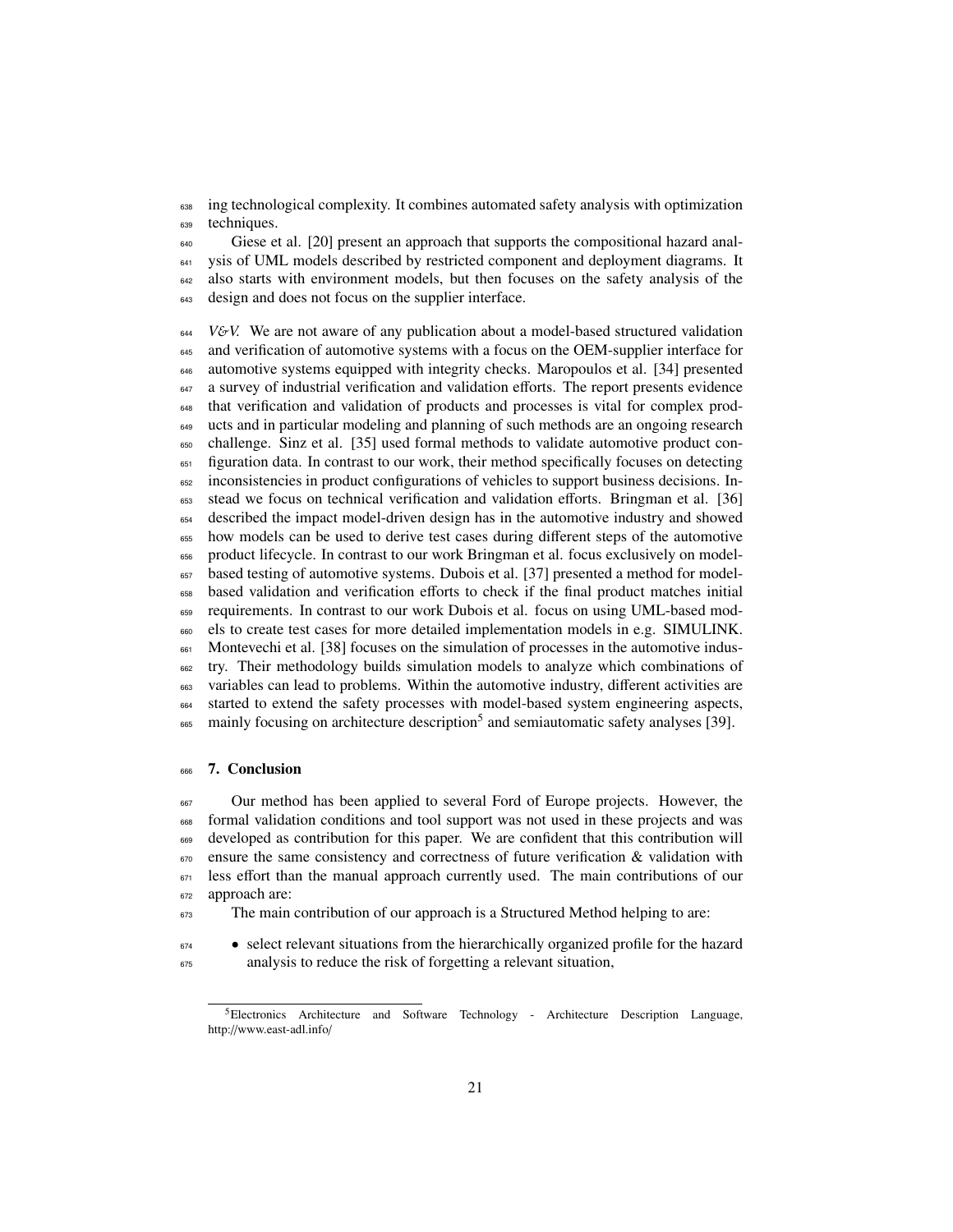| 676 | • ensure that only situations are considered that are relevant for the function in       |
|-----|------------------------------------------------------------------------------------------|
| 677 | question,                                                                                |
| 678 | • describe the effect of a malfunction on system and on vehicle level to make the        |
| 679 | hazard analysis comprehensible for different stakeholders and enable an efficient        |
| 680 | team verification of the hazard analysis,                                                |
| 681 | • structure the analysis in different steps on different levels and foster an alignment  |
| 682 | between the analysis and the organizations (departments with experts regarding           |
| 683 | hardware/ software, system level, vehicle/functional level) involved in the cre-         |
| 684 | ation and review of the analysis,                                                        |
| 685 | • support the definition of safety goal definitions suitable to derive the system de-    |
| 686 | sign,                                                                                    |
| 687 | • derive functional safety concepts for the automotive domain compliant to ISO           |
| 688 | 26262,                                                                                   |
| 689 | • ensure consistency between the safety requirements, safety analyses and safety         |
| 690 | V&V,                                                                                     |
| 691 | • define a complete set of V&V activities, including reviews, analyses, simula-          |
| 692 | tions and tests by using pre-defined V&V activities based on the category of the         |
| 693 | requirement,                                                                             |
| 694 | • allocate the V&V activities between OEM and the involved suppliers,                    |
| 695 | • define due dates,                                                                      |
| 696 | • collect and assess the V&V results for all requirements, and                           |
| 697 | • provide input to the safety case.                                                      |
| 698 | In this paper, we describe the overall process and add a structured method for re-       |
| 699 | quirements management, helping to                                                        |
| 700 | • define the interface to the suppliers and address functional safety,                   |
| 701 | • break down the functional safety requirements into technical safety requirements,      |
| 702 | • perform a metric breakdown,                                                            |
| 703 | • ensure the completeness of technical safety requirements by using tables with          |
| 704 | predefined cells.                                                                        |
| 705 | Our UML profile contains all relevant elements for a hazard analysis, functional         |
| 706 | safety concept, technical safety requirements specification and safety V&V. The UML      |
| 707 | profile provides the basis for creating a model for the safety development in compliance |
| 708 | with ISO 26262. Thus, we provide a computer-aided technique to discover errors in        |
| 709 | the complete safety development process caused by inconsistencies or errors in one or    |
| 710 | more (UML) diagrams.                                                                     |
| 711 | The safety development documents, including the supplier interface, in practice are      |
| 712 | currently document based using spreadsheet-processing tools from Microsoft Office.       |
| 713 | We propose to conduct the analysis on UML models and to create tables from the mod-      |
| 714 | els for the different artifacts. Thus, we use a model-based approach, but the suppliers  |
| 715 | will receive the same type of documentation they are used to.                            |
| 716 | In the future, we will extend the approach to Safety Analysis and Safety Manage-         |
| 717 | ment. Currently, Ford is implementing tool support in NoMagics MagicDraw. Ford is        |
| 718 | also creating import and export functionality for their current templates and is devel-  |
| 719 | oping an interface to requirements management tools.                                     |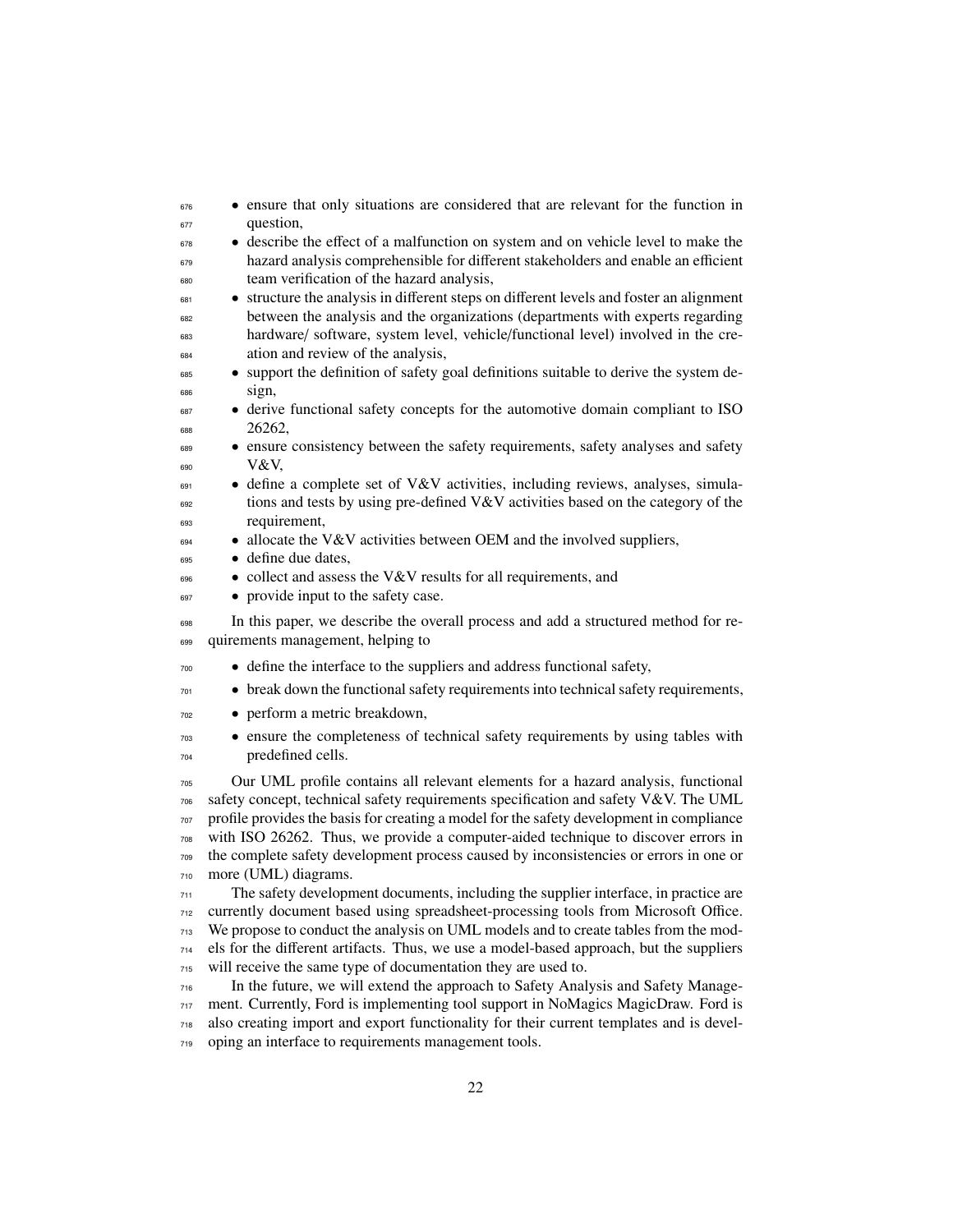#### References

 $_{721}$  [1] K. Beckers, T. Frese, D. Hatebur, M. Heisel, A Structured and Model-Based Haz- ard Analysis and Risk Assessment Method for Automotive Systems, in: Proc. of the 24th IEEE Int. Symposium on Software Reliability Engineering, IEEE, 238– 247, URL http://www.ieee.org/, 2013.  $_{725}$  [2] K. Beckers, I. Côté, T. Frese, D. Hatebur, M. Heisel, Systematic Derivation of Functional Safety Requirements for Automotive Systems, in: Proceedings of SAFECOMP, LNCS 8666, Springer, 65–80, 2014. [3] International Organization for Standardization (ISO), Road Vehicles – Functional Safety, ISO 26262, 2011. [4] International Electrotechnical Commission (IEC), Functional safety of electrical/- electronic/programmable electronic safety-relevant systems, IEC 61508, 2000. [5] M. Jackson, Problem Frames. Analyzing and structuring software development problems, Addison-Wesley, 2001. [6] UML Revision Task Force, OMG Unified Modeling Language: Superstructure, Object Management Group (OMG), 2010. [7] UML Revision Task Force, OMG Object Constraint Language: Reference, URL http://www.omg.org/docs/formal/10-02-02.pdf, 2010. [8] K. Beckers, I. Cotˆ e, T. Frese, D. Hatebur, M. Heisel, A Structured ´ Validation and Verification Method for Automotive Systems considering the OEM/Supplier Interface Technical Report, Tech. Rep., https://www.uni- due.de/imperia/md/content/swe/papers/vav2015tr.pdf, 2015. [9] Eclipse Foundation, Eclipse - Development Platform, http://www.eclipse.org/, 2011. [10] Eclipse Foundation, Eclipse Modeling Framework Project (EMF), http://www.eclipse.org/modeling/emf/, 2012. [11] Atos Origin, Papyrus UML Modelling Tool, http://www.papyrusuml.org/, 2011.  $_{747}$  [12] F. Törner, P. Johannessen, P. Ohman, Evaluation of Hazard Identification Methods in the Automotive Domain, in: J. Gorski (Ed.), SAFECOMP 2006, LNCS 4166, ´ Springer, 237–260, 2006. [13] S. Baumgart, Investigations on Hazard Analysis Techniques for Safety Critical Product Lines, in: IRSCE12, ACM, 2012. [14] Safety Management System and Safety Culture Working Group (SMS WG), Guidance on hazard identification, Tech. Rep., 2009. [15] P. H. Jesty, K. M. Hobley, R. Evans, I. Kendal, Safety analysis of vehicle-based systems, in: Proc. of the 8th Safety-critical Systems Symposium, LNCS 1943, Springer, 90–110, 2000.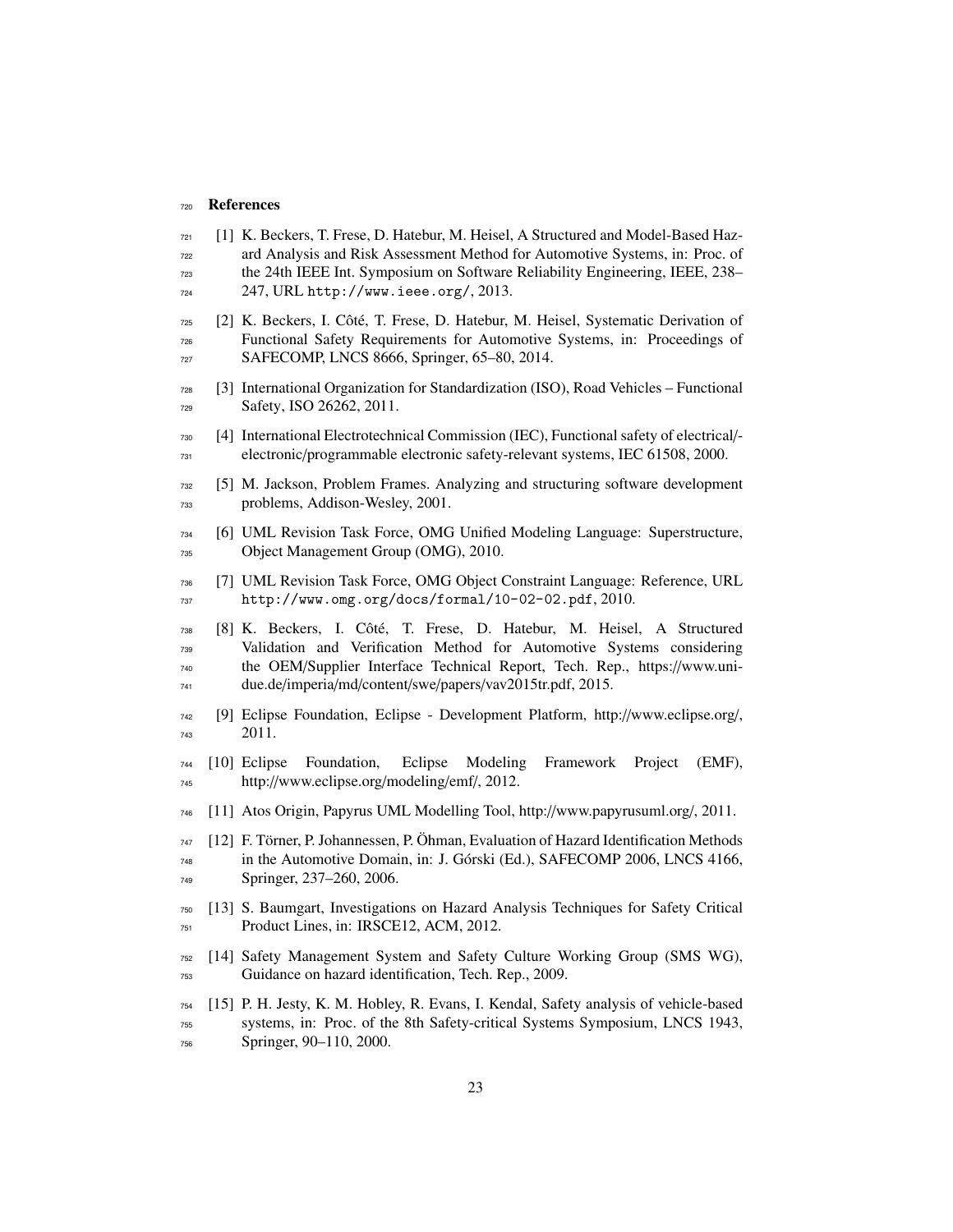- [16] Y. Papadopoulos, C. Grante, Evolving car designs using model-based automated safety analysis and optimisation techniques, Journal of Systems and Software  $76 (1) (2005) 77 - 89.$
- [17] W. Li, H. Zhang, A software hazard analysis method for automotive control sys-tem, IEEE Computer Society, 744–748, 2011.
- [18] H. Mehrpouyan, Model-Based Hazard Analysis of Undesirable Environmental and Components Interaction, Master's thesis, Linkopings Universitet, 2011. ¨
- [19] H. Zhang, W. Li, W. Chen, Model-based hazard analysis method on automotive programmable electronic system, in: 3rd International Conference on Biomedical Engineering and Informatics (BMEI), 2658–2661, 2010.
- [20] H. Giese, M. Tichy, D. Schilling, Compositional Hazard Analysis of UML Com- ponent and Deployment Models, in: SAFECOMP, LNCS 3219, Springer, 166– 179, 2004.
- [21] A. A. Hauge, K. Stølen, A Pattern-Based Method for Safe Control Systems Exem- plified within Nuclear Power Production, in: SAFECOMP, LNCS 7612, Springer, 13–24, 2012.
- [22] N. Basir, E. Denney, B. Fischer, Deriving Safety Cases for Hierarchical Structure in Model-Based Development, in: SAFECOMP 2010, LNCS 6351, Springer, 68– 81, 2010.
- [23] T. Dittel, H.-J. Aryus, How to 'Survive' A Safety Case According to ISO 26262, in: SAFECOMP 2010, LNCS 6351, Springer, 97–111, 2010.
- [24] P. Sinha, Architectural design and reliability analysis of a fail-operational brake- by-wire system from ISO 26262 perspectives, Reliability Engineering & Sys- tem Safety (2011) 1349 – 1359ISSN 0951-8320, doi:\bibinfo{doi}{http://dx. doi.org/10.1016/j.ress.2011.03.013}, URL http://www.sciencedirect.com/ science/article/pii/S095183201100041X.
- [25] R. Palin, D. Ward, I. Habli, R. Rivett, ISO 26262 safety cases: Compliance and assurance, in: System Safety, 2011 6th IET Int. Conf. on, 1–6, 2011.
- [26] M. Conrad, P. Munier, F. Rauch, Qualifying software tools according to ISO 26262, in: Proc. Dagstuhl-Workshop Modellbasierte Entwicklung eingebetteter Systeme (MBEES10), 2010.
- [27] J. Hillebrand, P. Reichenpfader, I. Mandic, H. Siegl, C. Peer, Establishing Con- fidence in the Usage of Software Tools in Context of ISO 26262, in: Computer Safety, Reliability, and Security, LNCS, Springer, 257–269, 2011.
- [28] M. Hillenbrand, M. Heinz, N. Adler, J. Matheis, K. Muller-Glaser, Failure mode ¨ and effect analysis based on electric and electronic architectures of vehicles to support the safety lifecycle ISO/DIS 26262, in: Rapid System Prototyping (RSP), 2010 21st IEEE International Symposium on, 1–7, 2010.